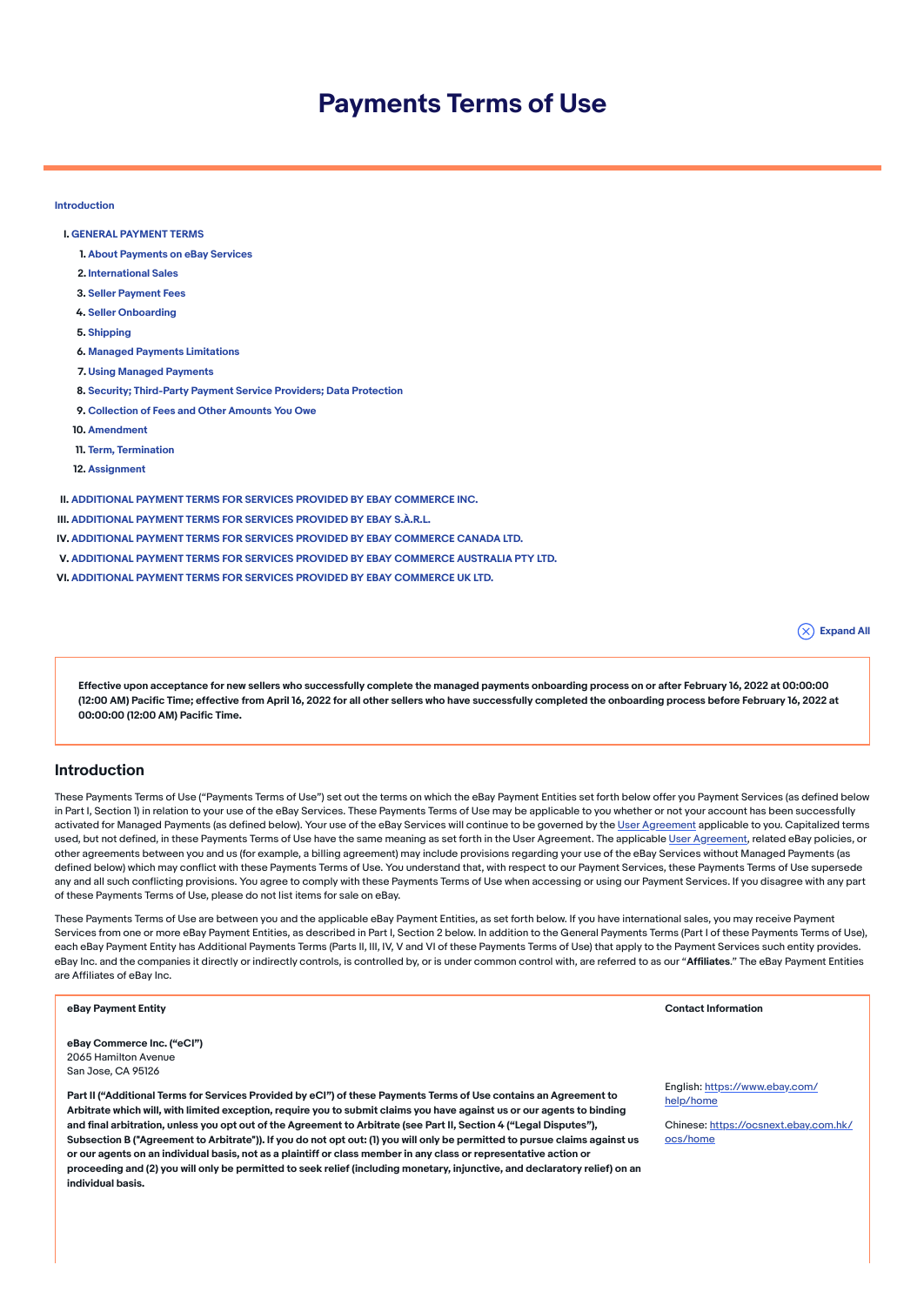eBay S.à.r.l. ("eBay Sarl") 22-24, Boulevard Royal L-2449 Luxembourg RCS registration number: B164557 VAT-ID LU26188648

eBay Sarl is authorized in Luxembourg as a payments institution and subject to the supervision of the Commission de Surveillance du Secteur Financier (CSSF), 283 route d'Arlon, 1150 Luxembourg, (license no. 33/19). You can check eBay Sarl's registration details by visiting the CSSF's website at [http://www.cssf.lu/en/.](http://www.cssf.lu/en/)

eBay Commerce Canada Ltd. ("ECCA") 44 Chipman Hill Suite 1000 Saint John NB E2L 2A9

eBay Commerce Australia Pty Ltd. ("ECA") Level 18

1 York Street Sydney NSW 2000 Australia

ECA is registered as a remittance service provider with, and is subject to the supervision of, the Australian Transaction Reports and Analysis Centre ("AUSTRAC"), PO Box 5516, West Chatswood NSW 1515. You can check ECA's registration by visiting AUSTRAC's website at <https://online.austrac.gov.au/ao/public/rsregister.seam>.

eBay Commerce UK Ltd. ("ECUK") 1 More London Place, London, SE1, 2AF, United Kingdom

ECUK is authorized in the UK as a payment institution and regulated by the Financial Conduct Authority ("FCA"), with firm reference number 925354. You can check ECUK's registration details by visiting the FCA's website [https://register.fca.org.uk](https://register.fca.org.uk/).

### <span id="page-1-0"></span>I. GENERAL PAYMENT TERMS

This Part I of the Payments Terms of Use applies to all Payment Services you receive from the eBay Payment Entities (also collectively referred to as "we" or "us" in this Part).

### <span id="page-1-1"></span>1. About Payments on the eBay Services

You agree to have the eBay Payment Entities receive payments on your behalf for items you sell using the eBay Services, and manage settlement of those payments to you (referred to as "Managed Payments," "Payment Services," or similar names).

Buyers may pay for your items using payment methods such as the following, the availability of which may vary by eBay site:

- Certain credit or debit cards (VISA, MasterCard, American Express, and Discover),
- PavPal,
- Google Pay,
- Apple Pav.
- Direct debit,
- eBay coupons, gift cards, etc. (if applicable), or
- Funds held in a stored value account issued under eBay's Spending Balance Terms and Conditions (currently only available to selected sellers residing or established in the United States).

We may modify the scope of payment methods available to buyers in our sole discretion.

Austria:

Germany: <https://www.ebay.de/help/home>

United Kingdom: <https://www.ebay.co.uk/help/home>

France: <https://www.ebay.fr/help/home>

Italy: <https://www.ebay.it/help/home>

Spain: <https://www.ebay.es/help/home>

<https://ocsnext.ebay.at/ocs/home>

Ireland: <https://ocsnext.ebay.ie/ocs/home>

Switzerland: <https://ocsnext.ebay.ch/ocs/home>

Belgium (French): <https://ocsnext.befr.ebay.be/ocs/home>

Belgium (Dutch): <https://ocsnext.benl.ebay.be/ocs/home>

Netherlands: <https://ocsnext.ebay.nl/ocs/home>

Poland: <https://ocsnext.ebay.pl/ocs/home>

English: [https://www.ebay.ca/](https://www.ebay.ca/help/home) help/home

French: [https://www.cafr.ebay.ca/](https://www.cafr.ebay.ca/help/home) help/home

<https://www.ebay.com.au/help/home>

United Kingdom: <https://www.ebay.co.uk/help/home>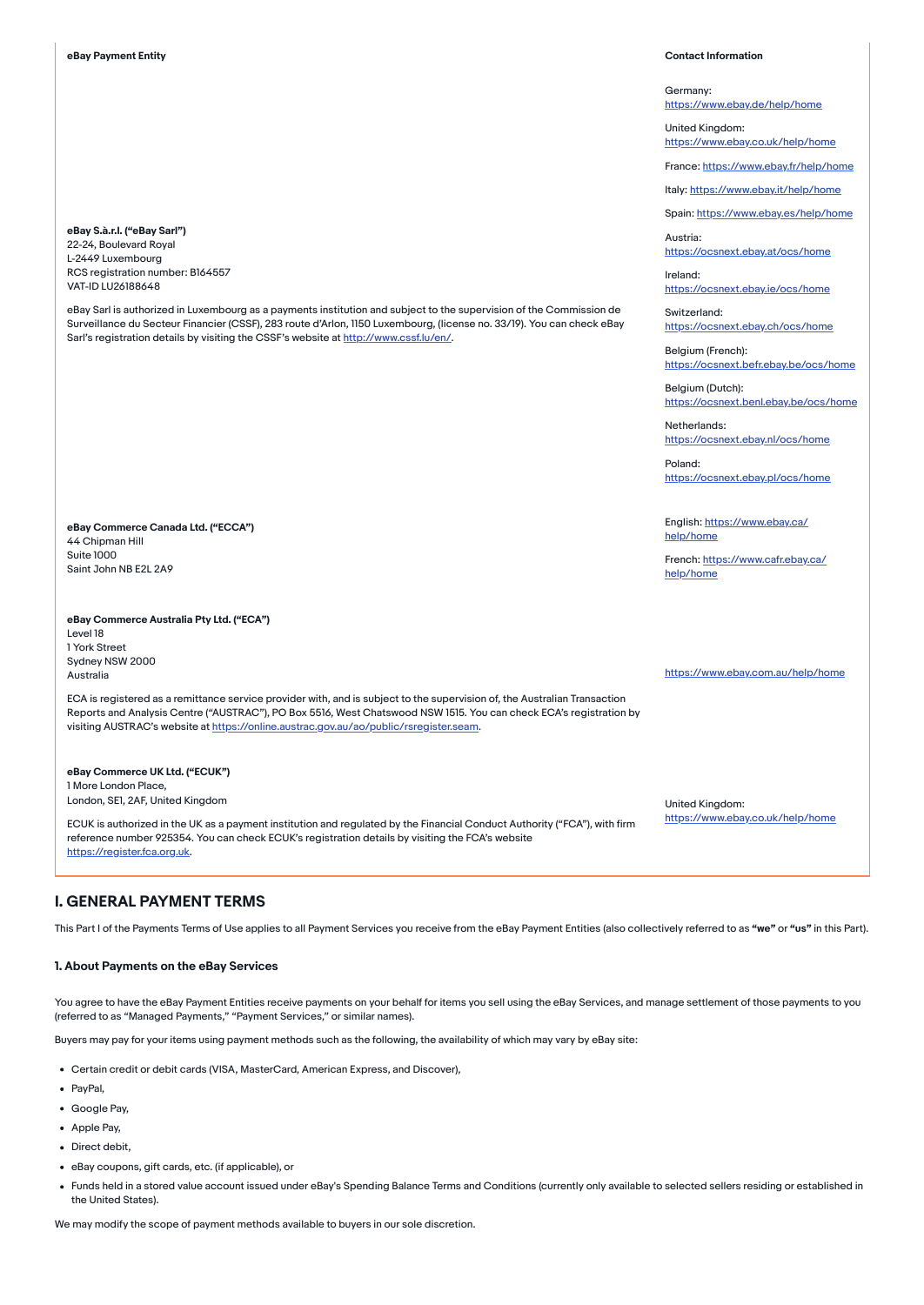The underlying contract for the buyer's purchase of goods or services from you is directly concluded between you and the buyer in the same manner as for transactions for which we do not manage payments.

After a Managed Payments transaction occurs, you will receive a notification confirming such payment transaction. We will initiate settlement of proceeds received to your Linked Financial Account (as defined below in Part I, Section 4 "Seller Onboarding". You can access the status of your Managed Payments transactions, including settlements and other payment information, under the Payments tab in the [Seller](https://www.ebay.com/sh/landing) Hub, which will be available to you when you successfully onboard to Managed Payments. If a payment is made to you in error, or if you receive funds that you are not otherwise entitled to receive at the time of disbursement, we have the right to recoup such amounts from you.

#### <span id="page-2-0"></span>2. International Sales

eBay may allow you to list your items on more than one eBay site. Because multiple eBay Payment Entities provide Payment Services, you may receive Payment Services from more than one eBay Payment Entity, as follows:

- If you receive Payment Services from an eBay Payment Entity, such entity is appointed to process transactions and manage the settlement of funds related to your sales.
- . Each eBay Payment Entity is appointed to manage payments for sales on one or more sites, as set forth in the table below ("Responsible Payment Entity"). The site on which you list your item will determine the Responsible Payment Entity for a given sale. For example, ECA would be the Responsible Payment Entity if you sell an item that you listed on ebay.com.au.
- Your "Payout Entity" is the eBay Payment Entity associated with the country in which you reside or are established as a business. Your Payout Entity is assigned to you as illustrated in the table below, unless you and we otherwise agree. You will receive all disbursements to your Linked Financial Account from this entity, regardless of where you list your items.
- If you sell an item listed on an eBay site whose Responsible Payment Entity is also your Payout Entity, your Payout Entity will process the sale and settle the corresponding funds to your Linked Financial Account. For example, if your Payout Entity is ECCA, your funds awaiting payout from sales on ebay.ca will be processed and settled to your Linked Financial Account by ECCA.
- If you sell an item listed on an eBay site whose Responsible Payment Entity differs from your Payout Entity, the Responsible Payment Entity will process the sale and transfer the corresponding funds to your Payout Entity, which will receive the funds on your behalf and in turn disburse them to your Linked Financial Account. For example, if your Payout Entity is eCI and you reside in an "Additional Country" (as such term is defined in the chart below), your funds awaiting payout from sales on ebay.de will be managed by eBay Sarl and settled to eCI. eCI will then disburse the funds to your Linked Financial Account.

The following table illustrates these distinctions:

| eBay Payment Entity | <b>Responsible Payment Entity for Sales of</b><br>Items Listed on                                                                                                                                   | Payout Entity for Sellers Residing or<br><b>Established in</b>                                                                                                                                                        | <b>Additional Payments Terms</b>                                                                       |
|---------------------|-----------------------------------------------------------------------------------------------------------------------------------------------------------------------------------------------------|-----------------------------------------------------------------------------------------------------------------------------------------------------------------------------------------------------------------------|--------------------------------------------------------------------------------------------------------|
| eCl                 | ebay.com                                                                                                                                                                                            | the United States                                                                                                                                                                                                     | <b>II. ADDITIONAL PAYMENT</b><br><b>TERMS FOR SERVICES</b><br>PROVIDED BY eBay<br>Commerce Inc.        |
| eBay Sarl           | All European Economic Area ("EEA") eBay<br>sites (including ebay.de, ebay.ie, ebay.fr,<br>ebay.it, ebay.es, ebay.at, ebay.nl, ebay.be,<br>befr.ebay.be, benl.ebay.be, ebay.pl. etc.)<br>and ebay.ch | EEA countries (except Iceland), the United<br>Kingdom, or Switzerland                                                                                                                                                 | <b>III. ADDITIONAL PAYMENT</b><br><b>TERMS FOR SERVICES</b><br>PROVIDED BY eBay S.à.r.l.               |
| <b>ECCA</b>         | ebay.ca<br>cafr.ebay.ca                                                                                                                                                                             | Canada                                                                                                                                                                                                                | <b>IV. ADDITIONAL PAYMENT</b><br><b>TERMS FOR SERVICES</b><br>PROVIDED BY eBay<br>Commerce Canada Ltd. |
| <b>ECA</b>          | ebay.com.au                                                                                                                                                                                         | Australia. Where we choose in our sole<br>discretion, ECA may be the Payout Entity for<br>sellers residing or established in New Zealand<br>as well.                                                                  | V. ADDITIONAL PAYMENT<br><b>TERMS FOR SERVICES</b><br>PROVIDED BY eBay<br>Commerce Australia Pty Ltd.  |
| <b>ECUK</b>         | ebay.co.uk                                                                                                                                                                                          | N/A                                                                                                                                                                                                                   | <b>VI. ADDITIONAL PAYMENT</b><br><b>TERMS FOR SERVICES</b><br>PROVIDED BY eBay<br>Commerce UK Ltd.     |
| eC                  | eBay sites not listed above                                                                                                                                                                         | All other countries (together, the "Additional<br>Countries"). Additional Countries include New<br>Zealand in situations where ECA is not the<br>Payout Entity for sellers residing or established<br>in New Zealand. | <b>II. ADDITIONAL PAYMENT</b><br><b>TERMS FOR SERVICES</b><br>PROVIDED BY eBay<br>Commerce Inc.        |

If you reside outside the EEA (except Iceland), the United Kingdom, and Switzerland, the performance of any Payment Services provided to you by eBay Sarl and/or ECUK is deemed suspended until an item you listed on a EEA, UK, or Swiss eBay site is sold.

#### Payout Currency

Your "Payout Currency" is the currency that we will use for settling your transaction proceeds to your Linked Financial Account. We will generally determine your Payout Currency as follows, unless you and we agree otherwise:

- If you are a seller residing or established in the United States, New Zealand, or any of the Additional Countries, your Payout Currency is the US Dollar.
- If you are a seller residing or established in an EEA country (except Iceland), your Payout Currency will be the Euro.
- If you are a seller residing or established in the United Kingdom, Switzerland, Liechtenstein, or Australia, your Payout Currency will be based on your country of residence.
- If you are a seller residing or established in Canada, your Payout Currency will be the Canadian Dollar or, if offered by us and selected by you, the US Dollar.

We may enable further Payout Currencies at our sole discretion in the future. Where offered by us and agreed upon by you and your buyer, your buyer may pay for an item you sell with currency other than your Payout Currency. When this happens, the paid amount will be converted into your Payout Currency prior to disbursement of the funds to you, using the applicable transaction exchange rate and assessing the currency conversion charge as indicated on our Fee Page described in Section 3 ("Seller Payment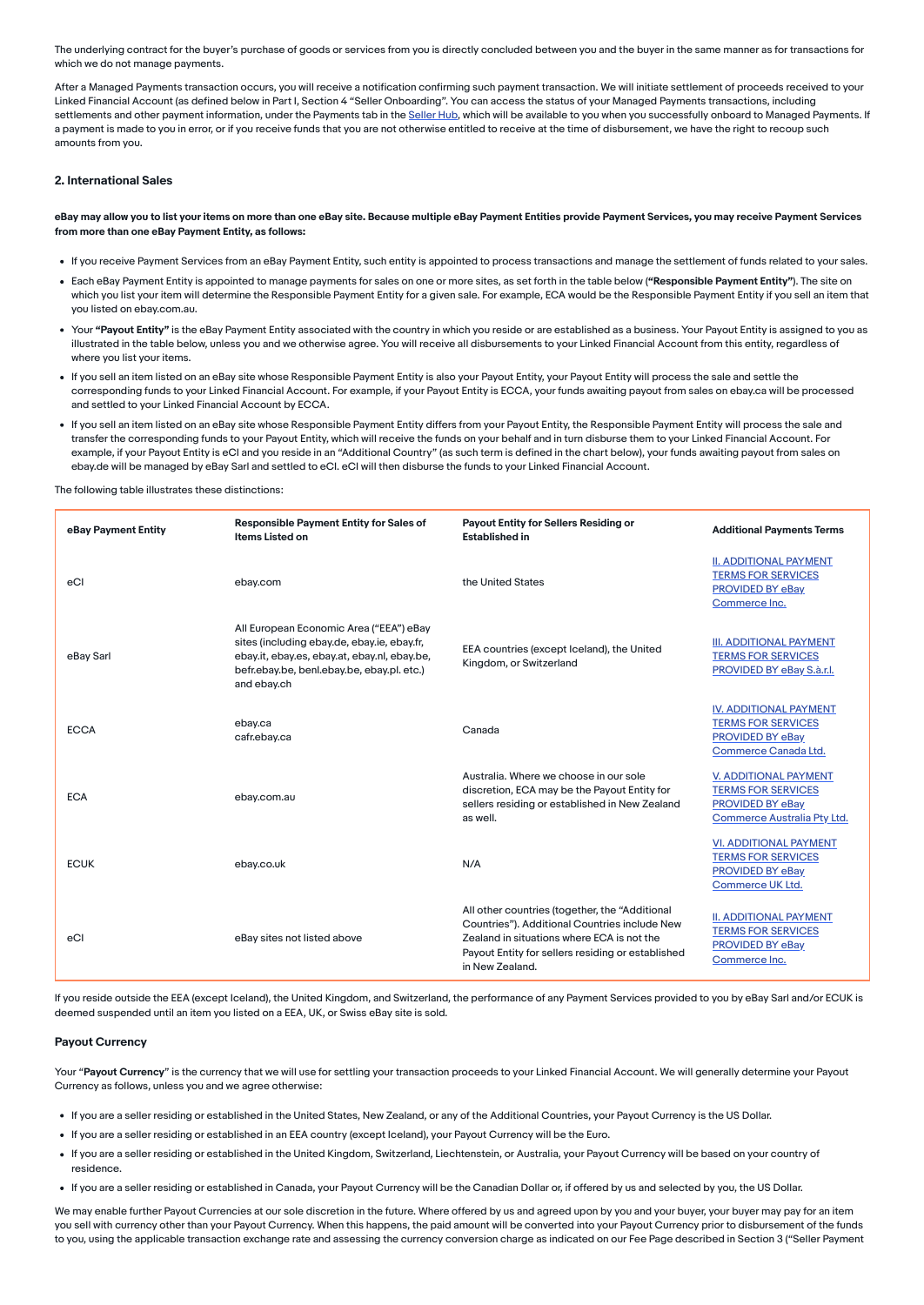Fees") below. Similarly, your receipt of eBay Services from Affiliates may cause you to incur fees which are published in a currency other than your Payout Currency; if this happens, we may convert such fees into your Payout Currency in the same manner as described in the prior sentence.

Further, if you live in an Additional Country, the financial institution you opened your Linked Financial Account with may charge you a separate fee for converting your funds from the US Dollar to your local currency.

#### <span id="page-3-0"></span>3. Seller Payment Fees

The fees and expenses which we charge in relation to your use of Managed Payments are, unless otherwise communicated to you, set forth in the applicable fee page linked in the tables below based on the country that you reside or are established in ("Fee Page"). For instance, if you reside in Australia and do not have an eBay store, clicking on the "Australia" link in the "Sellers in \_\_\_ without eBay Stores" column will take you to your applicable Managed Payments fee page; in contrast, if you reside in Australia and have an eBay store, you should click on the "Australia" link in the "eBay Store Sellers in" column. Such fees and expenses are subject to change, as set forth in the applicable User Agreement. For instance, if the Australian User Agreement is applicable, we may change our seller fees from time to time by posting the changes on the Australian eBay site 30 days in advance, but with no advance notice required for temporary promotions, new services, or any changes that result in the reduction of fees.

| Sellers in ____ without eBay Stores                                | eBay Store Sellers in                                              |  |
|--------------------------------------------------------------------|--------------------------------------------------------------------|--|
| <b>Australia</b>                                                   | <b>Australia</b>                                                   |  |
| Canada (English); Canada (French)                                  | Canada (English); Canada (French)                                  |  |
| <b>United States</b>                                               | <b>United States</b>                                               |  |
|                                                                    |                                                                    |  |
| Private, Individual, or Non-Professional Sellers in                | <b>Business or Professional Sellers in</b>                         |  |
| <b>Austria</b>                                                     | <b>Austria</b>                                                     |  |
| Belgium (Dutch); Belgium (French)                                  | Belgium (Dutch); Belgium (French)                                  |  |
| China (Mainland)                                                   | China (Mainland)                                                   |  |
| <b>France</b>                                                      | <b>France</b>                                                      |  |
| <b>Germany</b>                                                     | <b>Germany</b>                                                     |  |
| <b>Hong Kong</b>                                                   | <b>Hong Kong</b>                                                   |  |
| Ireland                                                            | Ireland                                                            |  |
| Italy.                                                             | <b>Italy</b>                                                       |  |
| Macau                                                              | Macau                                                              |  |
| Netherlands                                                        | Netherlands                                                        |  |
| Poland                                                             | Poland                                                             |  |
| Spain                                                              | Spain                                                              |  |
| Switzerland                                                        | Switzerland                                                        |  |
| <b>Taiwan</b>                                                      | <b>Taiwan</b>                                                      |  |
| <b>United Kingdom</b>                                              | <b>United Kingdom</b>                                              |  |
| <b>Additional Countries and EEA Countries Not Identified Above</b> | <b>Additional Countries and EEA Countries Not Identified Above</b> |  |

In some circumstances, you might be eligible for a credit of certain fees you paid, as described on the Fee [Credits](https://www.ebay.com/help/selling/fees-credits-invoices/fee-credits?id=4128) page.

#### <span id="page-3-1"></span>4. Seller Onboarding

In order to use our services, you must register and accept these Payments Terms of Use. If you reside in the EEA, the United Kingdom, or Switzerland, your submission of the online application constitutes your offer to conclude this agreement. If your onboarding is not immediately confirmed, you will receive notification that you have been approved to receive services once we have reviewed your information.

To set up and use your account for Managed Payments, you must:

- . Link a financial account, so you may receive settlements of proceeds from Managed Payments to this account ("Linked Financial Account"). If you reside in the United States, Canada, the United Kingdom or Australia, your Linked Financial Account must be a bank account based in your country of residence. If you reside in a country within the EEA (except Iceland), you may provide a bank account located in any EEA member state (except Iceland), as your Linked Financial Account. If you reside in Switzerland or Liechtenstein, you must provide a bank account located in Switzerland or Liechtenstein as your Linked Financial Account. During registration, we may provide you with the option to use a bank account located in an Additional Country at our sole discretion. If you reside in New Zealand or any other Additional Country, we may require you to create and link an account with a specific bank or a non-bank third-party financial institution as we may direct. If we cannot make direct debits from your Linked Financial Account for Owed Amounts (as defined in Section 9), we require you to keep another payment method on file with us and we may withhold payouts to your Linked Financial Account until you have successfully provided us with such other payment method.
- Regardless of any other terms about settlement methods on the eBay Services (including eBay's [payment](https://www.ebay.com/help/policies/payment-policies/payment-policies?id=4219) policies and information available when you create listings, which may continue to display settlement methods that are not currently supported for payments that we manage), disbursements via other settlement methods, such as to PayPal, are not available at this time. You may change your Linked Financial Account at any time. Payouts will be made to your new Linked Financial Account subject to (i) your completion of the Linked Financial Account verification process, and (ii) the completion of our assessment for security and risk purposes and under our anti money laundering and other legal obligations. Our assessment typically takes up to two (2) days after your completion of the verification process, or longer if any issues or irregularities arise in which case we will complete our assessment without undue delay. You represent and warrant that you are the lawful owner of, or have the lawful right to use, any Linked Financial Account you associate with your eBay account.
- Provide us with all information which we may require for purposes that include: verifying your identity, complying with applicable anti-money laundering and sanctions screening obligations, allowing us to manage settlements of your transaction proceeds, and assessing fraud and risk. If you are an individual, this information may include, without limitation, your full name, address, phone number, date of birth, taxpayer identification number, bank account information, and a form of governmentissued identification (e.g., a copy of your identity card or driver's license). If you are a business, this information may include, without limitation, your full business name,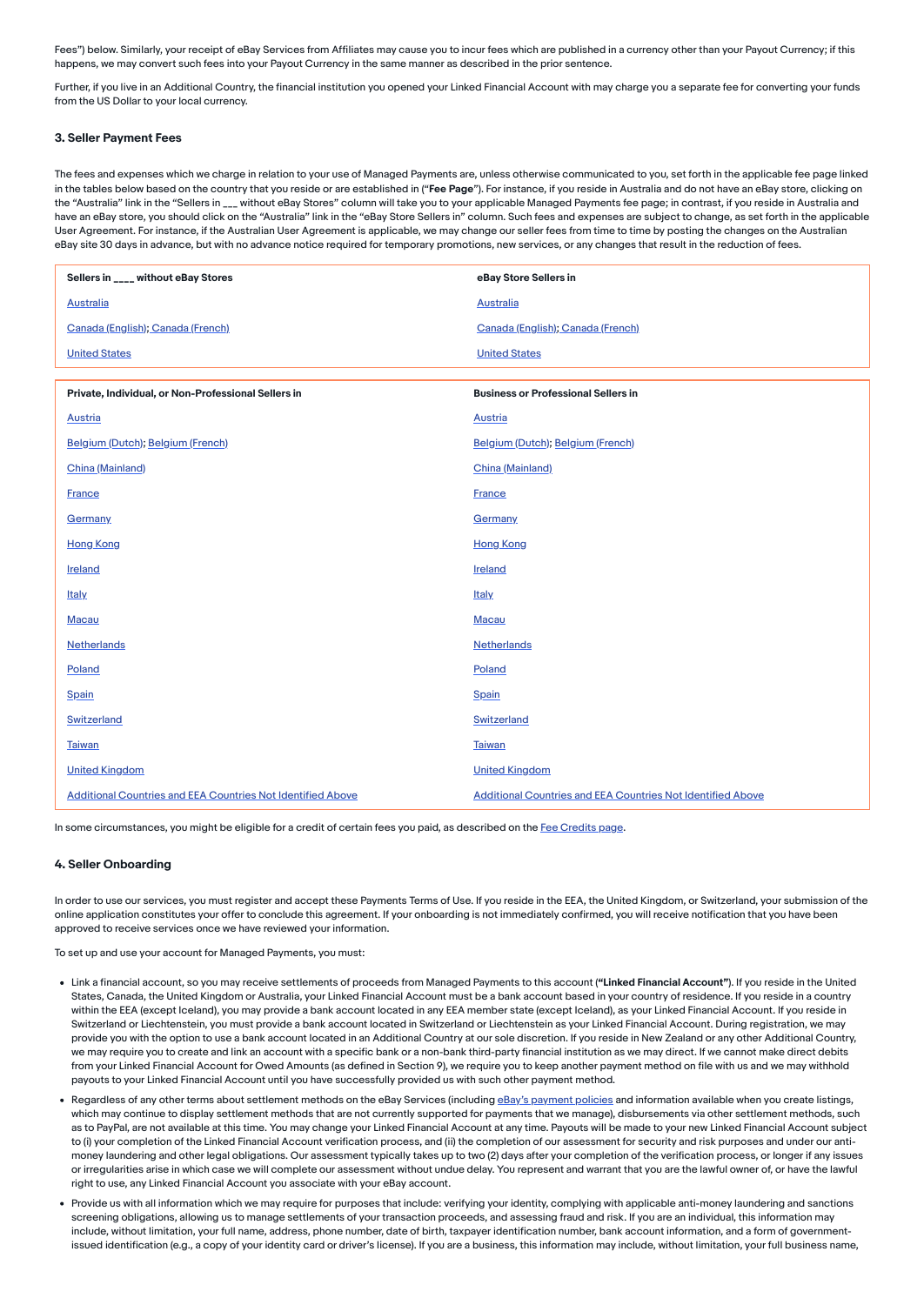address, phone number, entity type, bank account information, tax identification number, and business number, in addition to details regarding your beneficial owner(s), director(s), officer(s), authorized representative, and/or primary contact, such as name, contact information, nationality, title, and government-issued identification (such as a United States Social Security Number). You understand that we will be unable to settle your proceeds or issue you any tax documents (such as a United States Internal Revenue Service Form 1099-K) if you do not provide or appropriately update us with accurate contact information and other requested data.

- Timely maintain the accuracy of the information we have on file, and consent to our periodical updating of such stored information based on information provided by you, your bank, or other payments services providers. You will only provide us information about payment or settlement methods that you are authorized to use. You understand that if you update information such as your country of residency, you may need to repeat some or all of the onboarding steps described above to continue using Payment Services.
- Comply with all, and not cause a third party to violate any, applicable laws, regulations, rules, and terms and conditions in connection with your use of the eBay Services. You understand that some third parties (such as banks, credit and debit card issuers, credit and debit card networks, and payments services providers) may have their own terms and conditions for the payment or settlement methods you or buyers choose to use in connection with payments that we manage, such as terms and conditions that relate to the settlement of funds, chargebacks, prohibited items, and overdrafts. Failure to abide by third-party terms and conditions may result in fees assessed to you, delays in your receipt of funds, or other actions taken by such third parties. You agree that we have no control over, or responsibility or liability for, such fees, delays, or actions.

You authorize us and our Affiliates to check information you provide to us, including by verifying the existence of your bank account and obtaining reports from, or comparing your information to, third-party sources. Such third-party sources may include without limitation, banks, credit agencies, data brokers, and other service providers. We reserve the right to close, suspend, or limit your account or rescind your access to Managed Payments (in which case your account may be reverted to its original state without Managed Payments or, if this reversion is not possible, your ability to sell on eBay may be limited, suspended or terminated) in the event we are unable to obtain or verify any of this information. We are not responsible for any losses suffered by you as a result of incomplete or inaccurate information you provide.

### <span id="page-4-0"></span>5. Shipping

When you receive notice that a buyer has paid for an item through a Managed Payments transaction, you must then ship or otherwise deliver your item in accordance with the buyer's selection from the [shipping](https://www.ebay.com/help/selling/posting-items/setting-postage-options?id=4089) options that you made available in your listing. You agree to deliver all items purchased pursuant to the terms of your listing and the User [Agreement,](https://www.ebay.com/help/policies/member-behaviour-policies/user-agreement?id=4259) and perform all other necessary transaction-related actions, when we notify you that we have received payment from your buyer.

#### <span id="page-4-1"></span>6. Managed Payments Limitations

The following limitations apply when your eBay account is enabled for Managed Payments:

- Your ability to list items directly on any of eBay's international Services and direct us to display listings on eBay Services other than the eBay Service on which you originally listed, may be limited.
- . eBay for [Charity](https://www.charity.ebay.com/) may be limited when you use Managed Payments, but we may expand its availability in the future at our sole discretion.
- In some listings or categories, eBay may allow sellers to offer buyers the option to pay for a purchase directly to the seller without using the payment services offered by us under these Payment Terms of Use, for example by cash payment on pickup ("Offline Payment Methods"). We do not manage payments for such Offline Payment Methods. Offline Payment Methods are not covered by the eBay Money Back Guarantee or similar eBay buyer protection programs; additionally, we will not assist buyers or sellers with [payment](https://www.ebay.com/help/policies/payment-policies/payment-policies?id=4219) disputes (such as chargebacks) in connection with Offline Payment Methods. Your listings are subject to eBay's payment policies and any other terms about payments that may appear on the eBay Services, including terms relating to the payment and disbursement methods available to you for such listings.

#### <span id="page-4-2"></span>7. Using Managed Payments

#### Returns and Cancellations; Refunds

If your buyer is entitled to a refund for a return or [cancellation](https://www.ebay.com/help/policies/member-behaviour-policies/user-agreement?id=4259#Returns) for a Managed Payments transaction, based on an agreement between you and the buyer or according to eBay's policies regarding such transaction, you authorize us to pay to the buyer the corresponding refund amount on your behalf.

#### eBay Buyer Protection Programs

eBay offers buyer protection programs on certain eBay Services to ensure that buyers receive the item they ordered or get their money back. Such programs are referred to as "eBay Buyer [Protection](https://www.ebay.com/help/policies/ebay-money-back-guarantee-policy/ebay-money-back-guarantee-policy?id=4210) Programs," and known in many jurisdictions as the "eBay Money Back Guarantee" ("eMBG"). You understand that if your buyer successfully files a claim under such program for a Managed Payments transaction, the respective eBay company offering the eBay Buyer Protection Program ("eMBG Service Provider") will reimburse the buyer the amount owed on your behalf pursuant to the applicable User Agreement and eMBG policy. According to the applicable User Agreement and eMBG policy, you must reimburse the eMBG Service Provider for any such amounts.

#### **Disputes**

A buyer (or the owner of a payment instrument) may initiate a chargeback, direct debit reversal, or PayPal buyer protection claim, or otherwise asks their financial institution to open a payment dispute (all referred to solely within this Part I as "Dispute") in connection with a Managed Payments transaction. The final outcome of the Dispute will be decided by the buyer's financial institution.

We will manage Disputes, as follows: When a Dispute is opened, we will notify you and ask you whether you choose to accept or challenge the Dispute. If you accept the Dispute, you agree to the reversal of the payment to the buyer. If you challenge the Dispute, eBay will submit to the financial institution any relevant evidence you provide about the Dispute. You agree to provide timely information to assist in the Dispute resolution process and understand that your failure to provide requested information on the timeline we require and as specified by credit and debit card networks' and other payment service providers' rules could adversely impact the outcome of a Dispute investigation, up to complete forfeiture of the amounts in Dispute. If you accept the Dispute or if the buyer's financial institution decides in favor of the buyer, the respective amount will be refunded to the buyer's original payment method and charged to us. You must reimburse us for such charges, unless you are eligible for seller [protection](https://www.ebay.com/help/policies/selling-policies/seller-protections?id=4345) in which case you are not held liable for amounts refunded to the buyer. If you choose to accept the Dispute, we may still decide to challenge the Dispute in our discretion and at no additional costs to you.

Some payment institutions offer an optional arbitration process to contest the results of an individual Dispute. We may ask for your consent to participate in such arbitration process. If you consent to chargeback arbitration, you authorize us to represent and defend you throughout the arbitration. You will be responsible for all costs and expenses (including reasonable legal fees and any arbitration fees assessed by third parties, arising from such arbitration proceedings), as agreed between you and us in each case, and you authorize us to pay these amounts on your behalf while the arbitration is pending.

You will not contest the resolution of any Dispute that we investigate and/or re-present, nor will you re-open resolved Dispute investigations. If you are a consumer in the EU, UK or Australia, your rights to file a complaint or to take legal action in court remain unaffected.

#### Seller Protection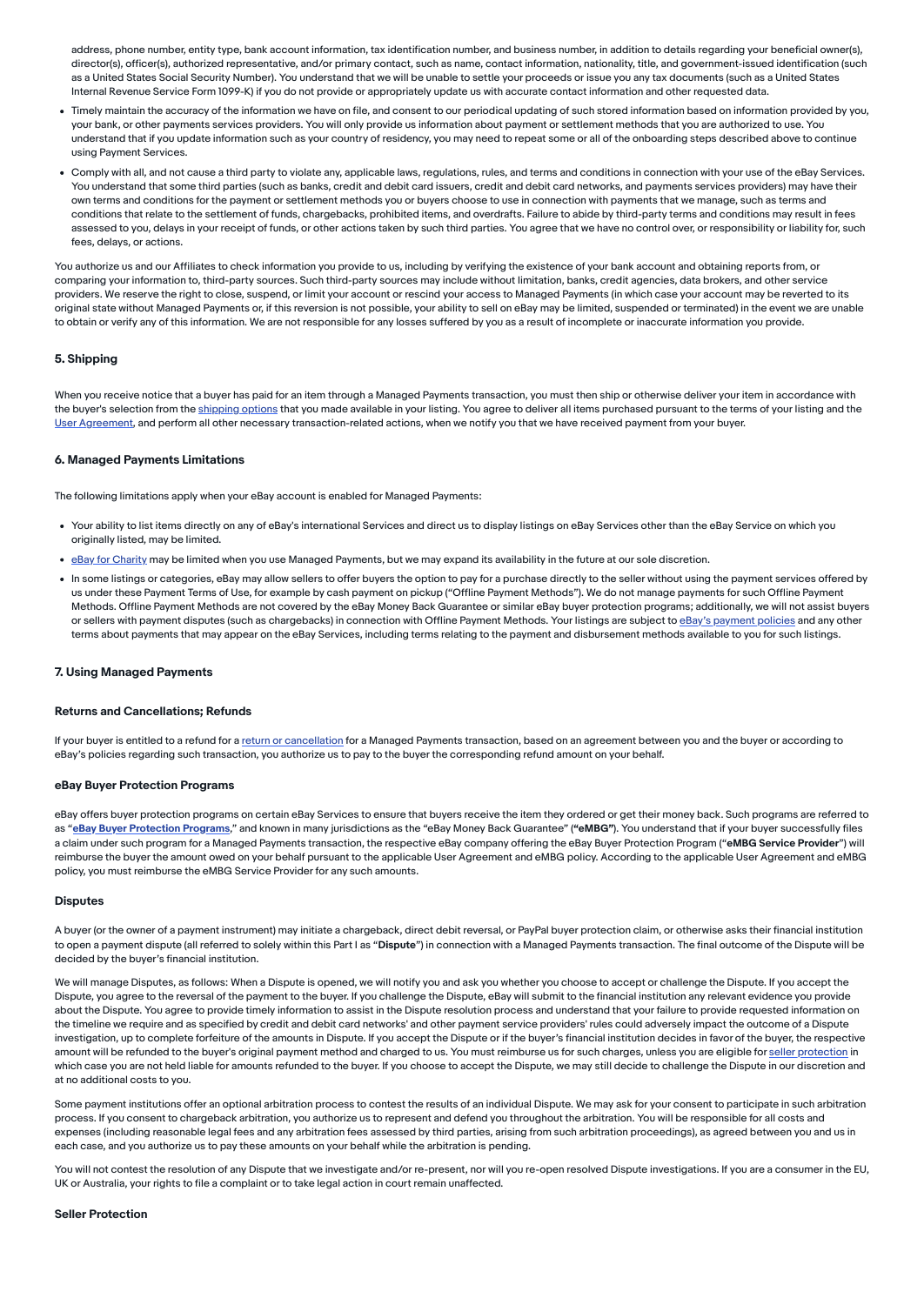If you have met your eligibility requirements for, and fulfilled all your applicable obligations, under the Seller [Protection](https://www.ebay.com/help/policies/selling-policies/seller-protections?id=4345) policy, you will not be held liable for any amounts to be returned to buyers due to eBay Buyer Protection Program claims and Disputes.

#### Fines, Penalties and Losses

We are unable to manage payments for [prohibited](https://www.ebay.com/help/policies/prohibited-restricted-items/prohibited-restricted-items?id=4207) and restricted items. Before listing your item, you must ensure it complies with eBay's rules, applicable laws, and any additional restrictions imposed by credit card associations, network rules, or third-party payments service providers that we may use

You agree to indemnify and reimburse us for all reversals, chargebacks, claims, costs, losses, damages, fees, fines, penalties and other liabilities and expenses incurred by us or brought against us by a third party arising out of (a) your breach of these Payment Terms of Use or the User Agreement including without limitation any violation of eBay's policies; (b) your violation of any law or the rights of a third party; or (c) any transaction processed by us for you for an item or service you listed on eBay (including without limitation the accuracy of your item description or any claim or dispute arising out of items or services offered or sold by you).

#### Holds

We reserve the right to manage the risks associated with providing you the Payment Services, by placing restrictions on your access to your funds when deemed necessary, as described in further detail below.

You agree that we may place holds on your funds or instruct a payment service provider to hold your funds, prior to disbursement. If you receive funds to a stored value account issued to you under eBay's Spending Balance Terms and Conditions, a hold may also be placed on funds in the stored value account. If a hold is placed on your funds, the amount and status of the hold will be displayed under the Payments tab in the Seller Hub/My eBay. We will notify you through the eBay Message Center and/or by email and, depending on the reason, may request additional information from you to help resolve the issue. A hold may be placed if we have reason to believe there is an increased risk associated with the provision of our Payment Services or with a certain Managed Payments transaction; for example, if we cannot verify your identity or if your buyer files a dispute. Please see our [holds](https://www.ebay.com/help/selling/getting-paid/getting-paid-items-youve-sold/pending-payments?id=4816) help page for more detail on the hold types and examples. We take into consideration relevant factors when assessing the risks, including selling history, seller performance, returns and cancellations, chargebacks, riskiness of the listing category, transaction value, the ability to make direct debits from your Linked Financial Account, and the filing of eBay Buyer Protection Program claims. We also may cancel or freeze the settlement of your proceeds as necessary to comply with our legal obligations in connection with fraud prevention, risk management, or regulatory compliance. Any hold placed on your funds will be lifted when the issue is resolved.

Unless your payout entity is eBay Sarl or ECUK, we may retain an amount that we reasonably believe may be necessary to pay for any refunds, reimbursements, or other payments associated with returns, Disputes, or other post-transaction activities, when your eBay account is closed. Unless otherwise required by law, we will settle any unused retained amounts to your Linked Financial Account within 180 days of your eBay account closure.

Your bank's holds and settlement procedures may at times cause delays in the settlement of funds to your Linked Financial Account, and we do not have control over these delays.

#### Reserves

In order to manage risk or secure your obligations under these Payments Terms of Use, we have the right to require a reserve of transaction proceeds. This means that the respective portion of your funds is reserved as unavailable for disbursement. Reserves may be in the form of rolling and/or minimum reserves.

- A rolling reserve is a reserve funded by withholding a set percentage of your transaction proceeds each day for a fixed period to be released to you later at a scheduled time on a rolling basis. For example, we may require a rolling reserve of 10% for a period of 60 days. Under this requirement, 10% of your transaction proceeds earned on day 1 will be withheld from your payouts and then be released to you on day 61. Subsequently, 10% of your transaction proceeds earned on day 2 will be withheld and then released to you on day 62, and so forth. Rolling reserves are the most common type of reserve.
- A minimum reserve is a requirement to hold a specific amount of money in your reserve. A minimum reserve may be funded by contributing a set percentage of your daily transaction proceeds to the reserve up to the minimum requirement, or by setting-off the entire amount of the minimum requirement from your pending payouts. For example, if we require a minimum reserve of \$5,000, the reserve may be funded by contributing 10% of your transaction proceeds to the reserve each day until the amount reaches \$5,000. Alternately, if your pending payouts equal or exceed \$5,000, the minimum reserve may be funded by setting off the reserve requirement from your pending payouts at one-time in full.

We may require a reserve if we have reason to believe there is an increased risk of non-fulfilment of your obligations under these Payment Terms of Use. We take into consideration relevant risk factors before requiring a reserve, including, as applicable (i) your eBay account history, (ii) whether the category you are listing in has a higher likelihood of chargebacks or refunds, (iii) whether your eBay account has an elevated number of customer claims or disputes, (iv) your business and/or personal credit history (business sellers may be subject to credit agency checks), (v) whether you are selling products in advance of availability (pre-selling orders), and (vi) whether you have extended delivery time frames. Depending on your performance and the risk associated with your use of Managed Payments, a reserve may be raised, lowered, or removed at any time. The amount of each reserve (and any subsequent change) will be reasonably determined based on the seller-specific risk (including the volume of your sales). The amount and status of each reserve will be displayed under the Payments tab in the Seller Hub/My eBay and we will notify you of any reserves we require of you.

#### Our Liability

If we have acted with reasonable precautions and/or in accordance with our legal obligations, we are not liable for any unauthorized, incorrectly, unexecuted, or delayed payment transactions when such issues were caused by abnormal and unforeseeable circumstances beyond our control.

### <span id="page-5-0"></span>8. Security; Third-Party Payment Services Providers; Data Protection

### **Security**

You acknowledge the importance of the security measures we put in place with regards to Managed Payments, and agree to comply with them. You are responsible for maintaining the security of all passwords, codes, or other login credentials used to access your eBay account and the related Payment Services and, subject to eBay's seller protection policies, for any transactions made or actions taken using your eBay account.

If you become aware of an unauthorized payment transaction or of a delayed or incorrectly executed transaction, you must notify us immediately by using a contact method stated in the "Introduction" of these Payments Terms of Use, above. If eBay Sarl or ECUK is your Payout Entity and you notify us by telephone of such a transaction, we may request written confirmation immediately following the notification; the notification shall be free of charge.

### Third-Party Payment Services Providers

We may use third-party payment services providers to assist us in providing Managed Payments (such as companies that process payments and disburse settlements, perform risk assessments or compliance checks, verify identity, or validate payment or settlement methods), and we may process your data and transfer it to these third parties. You hereby explicitly consent to: our use of such third-party service providers, the outsourcing of services to them, and the related transfer and processing of data. Where applicable so we can provide you with Managed Payments, you hereby waive any professional secrecy rights. Regardless of whether we use third-party service providers, the appropriate eBay Payment Entity remains responsible to you for the performance of the services contemplated under these Payments Terms of Use.

### Data Protection [Applicable to Payment Services Provided by eBay Payment Entities, except ECA; For ECA's Data Protection Terms, See Part V]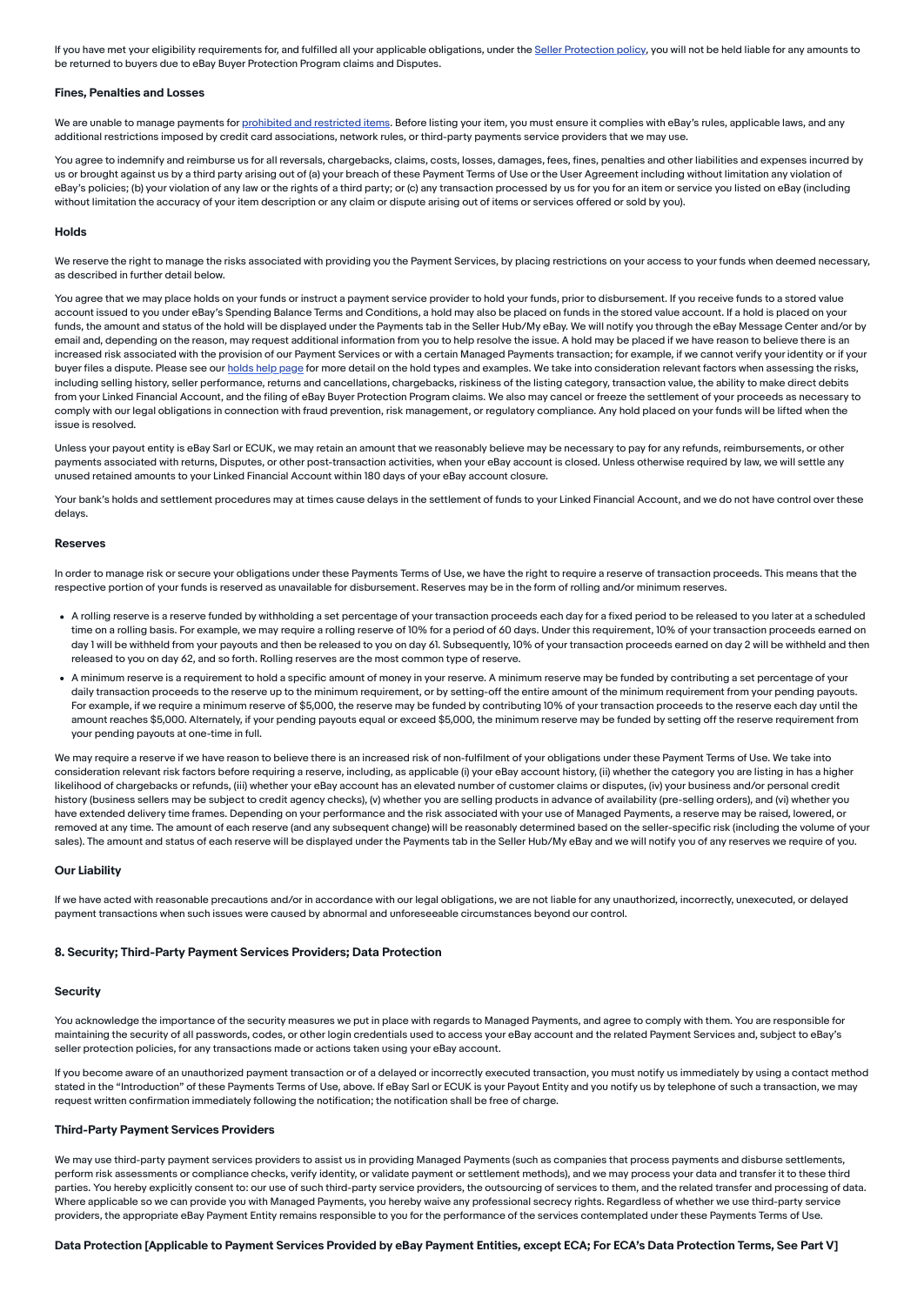Our performance of Payment Services entails the processing of your buyer's personal data when a sale happens. With respect to such data processing, you, the Responsible Payment Entity, and the Payout Entity each act as a separate data controller/business under the applicable data protection laws (which may without limitation include, the General Data Protection Regulation, the California Consumer Privacy Act, or other data protection laws to which you are subject). You agree to: comply with your obligations as a data controller/business pursuant to the applicable data protection laws, and provide us with all such reasonable cooperation, information, and assistance as necessary for us to meet our requirements as a data controller/business.

#### <span id="page-6-0"></span>9. Collection of Fees and Other Amounts You Owe

You authorize us to collect from you any amounts you owe us or our Affiliates (in particular the Affiliate which provides the eBay Services to you) under these Payment Terms of Use, the User Agreement, any other service contract, policy, agreement or as required by law (referred to as "Owed Amounts"). Owed Amounts typically include the following:

- Fees;
- Amounts as described in "Returns and Cancellations; Refunds", "Disputes" or "Fines, Penalties and Losses" in Section 7 above;
- Amounts you owe the eMBG Service Provider under the applicable eMBG Policy;
- Taxes or other charges related to your use of our or our Affiliates' services, if applicable and required by law; and
- Amounts we incorrectly settled to you due to a payment processing error or otherwise (see Section 1 above).

For the avoidance of doubt, this Section 9 only provides the authorization for us to collect such amounts which you already owe us or our Affiliates and does not establish any independent claims against you.

Collection of the Owed Amounts may be carried out on a one-time, sporadic, or recurring basis by the following means:

- Retaining such amounts from your current or future disbursements relating to any transactions that you may have:
- Recouping from your Linked Financial Account (and if required, by issuing a direct debit mandate or other similar authorization);
- Recouping from any other payment instrument or payment method you may have authorized or placed on file with us or our Affiliates (for example, to pay for seller fees, shipping labels, or dispute resolution);
- Recouping from your stored value account, if a stored value account has been issued to you; and
- Retaining collections agencies or using other collections methods, if the collection by other means has been unsuccessful.

You authorize us to choose the method of collection among those listed above. We generally deduct Owed Amounts from your current or future disbursements we process on your behalf. If a stored value account has been issued to you, we will deduct the Owed Amounts from funds held in the stored value account before disbursing the funds to you. If your disbursements awaiting payout or funds held as stored value are not sufficient to cover these amounts, we will charge your Linked Financial Account or another payment method on file. If you have several payment instruments on file, you may indicate a specific payment instrument as your preferred payment method for collecting Owed Amounts in your eBay account.

You also authorize the Affiliate whom you have entered into the User [Agreement](https://www.ebay.com/help/policies/member-behaviour-policies/user-agreement?id=4259) with for the provision of eBay Services to charge you for any Owed Amounts on our behalf from any payment method you may have on file with such Affiliate.

If you provide us with a SEPA/BACS direct debit mandate for debiting Owed Amounts from your bank account, any required advance notice will be given to you at least three days prior to charging your bank account. At any point prior to you explicitly cancelling a SEPA/BACS direct debit mandate we have obtained from you, we may deduct Owed Amounts based on such mandate. Unless you are a consumer in the EU or UK, you waive, to the extent possible under applicable law, any rights you may have to receive advance notice of any particular preauthorized charge.

If our attempt to recoup an Owed Amount from a payment instrument you have authorized us to use fails as a result of your acts or omissions, we may charge you for the failed attempt as set forth on the Fee Page or as applicable in Parts III to V below.

#### <span id="page-6-1"></span>10. Amendment

#### All sellers (except consumers in Germany)

We may amend these Payments Terms of Use by notifying you of the changes in writing (for example, by posting a revised version of these Payments Terms of Use on our website, including the Seller Hub or the eBay Message Center). Before the anticipated effective date of such change, we will notify you at least fourteen (14) days prior or if your Payout entity is eBay Sarl or ECUK, then two (2) months prior.

If you are a consumer (i.e., not a business) outside Germany whose Payout Entity is eBay Sarl or ECUK, you will be deemed to have consented to these changes unless you explicitly reject them before the anticipated effective date. For all other sellers, your continued use of Managed Payments beyond the effective date of the changes will constitute your acceptance of the changes.

#### Consumers in Germany

If you are a consumer in Germany, we may offer you changes to these Payments Terms of Use at any time. We will be notifying you in text-form, for example via email, and/or the Seller Hub or the eBay Message Center of any proposed changes at least two (2) months before the anticipated effective date of such change.

The changes offered to you shall only become effective if you accept them as follows:

- If a proposed change is a material change (as defined below), we will ask for your active consent to such a change.
- If a proposed change is not a material change, you will be deemed to have consented to these changes unless you explicitly reject them by notice to us in text form (e.g. via email) before the anticipated effective date. In case of such changes, we will inform you in the notice with which we offer you the changes about the right of rejection, the period of time and your termination right (see subsection below).

A "material change" is a change of these Payments Terms of Use (especially with respect to provisions defining the type and general scope of the agreed services or the term and termination) in our favor, which would significantly shift the balance between service and remuneration to your disadvantage or would effectively establish an entirely new contract.

A change which is due to a requirement of law, a legally binding court decision or an injunction does not constitute a material change.

#### Termination right in case of amendments (all sellers)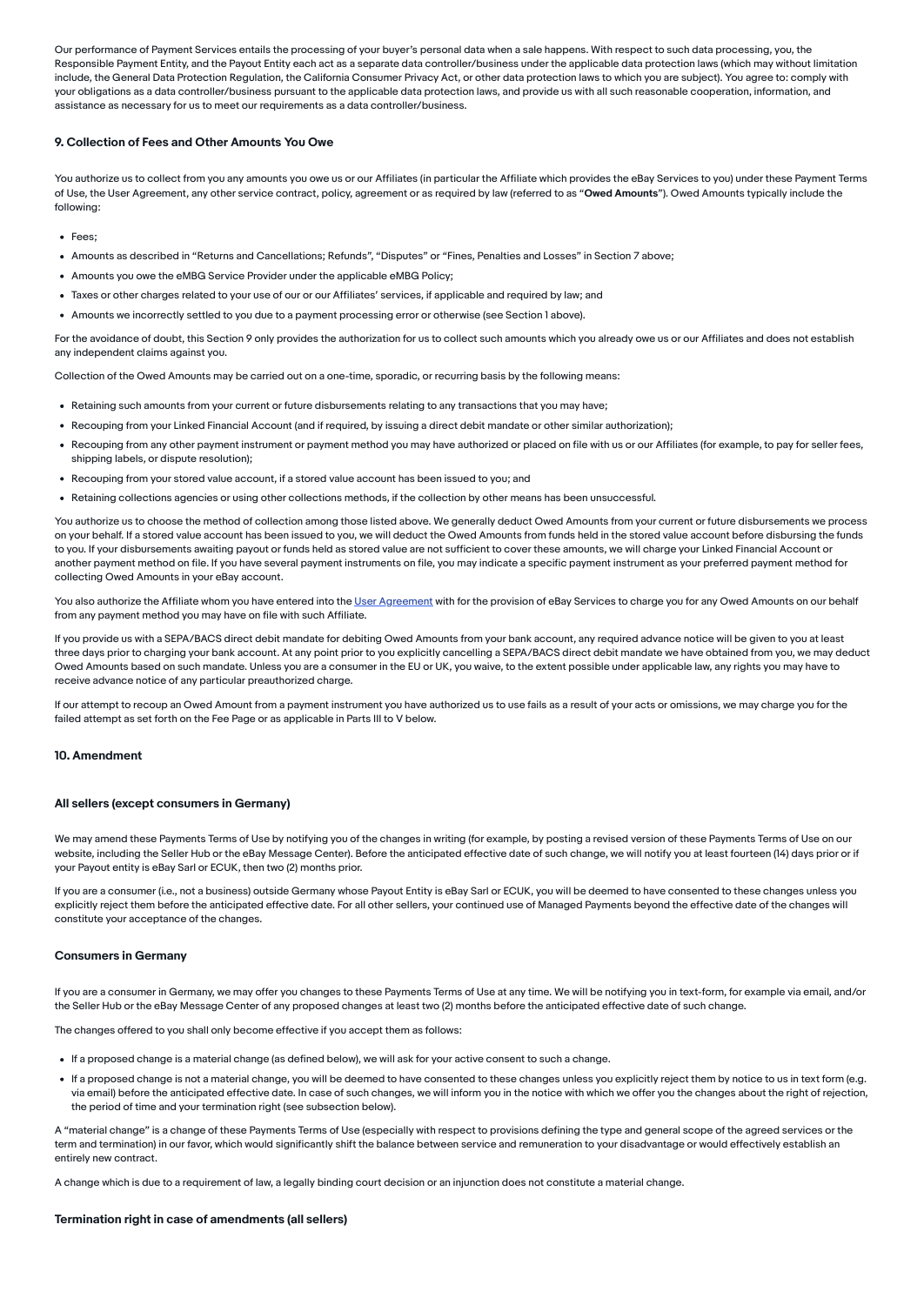If you do not agree to proposed changes, you may terminate these Payments Terms of Use, pursuant to Section 11 ("Term, Termination") below, without any extra cost at any time before their effective date. We always publish the amended Payments Terms of Use on the eBay website.

#### <span id="page-7-0"></span>11. Term, Termination

These Payments Terms of Use are effective indefinitely, unless terminated in accordance with the below.

We may terminate these Payments Terms of Use by giving written notice fourteen (14) days prior or if eBay Sarl or ECUK is your Payout Entity, then two (2) months prior via email to your registered email address. However, we may also terminate these Payments Terms of Use on less notice or with immediate effect in the following scenarios:

- We are required to do so by law or a court order,
- A governmental authority requires us to do so to comply with anti-money laundering or counter-terrorism financing obligations,
- We have reasonable grounds to believe you are carrying out a prohibited or illegal activity (including, but not limited to, financial crimes such as fraud, bribery, corruption money laundering, or sanctions violations),
- We are unable to verify your or your business's identity, or any other information pertaining to you, or
- You are otherwise in breach of a material contractual obligation of these Payments Terms of Use, or seriously or persistently violating any provisions of these terms in any other way.

If eBay Sarl or ECUK is your Payout Entity, you may terminate these Payments Terms of Use, without prejudice to the termination events foreseen above, by giving one (I) month notice by notifying eBay Sarl preferably via email at [payments@ebay.de](mailto:payments@ebay.de) or ECUK at [Paymentsinfouk@ebay.co.uk](mailto:Paymentsinfouk@ebay.co.uk) or by contacting the Customer Service via any of the available communication methods (e.g. Contact Us form, chat).

If eBay Sarl or ECUK is not your Payout Entity, you may terminate these Payments Terms of Use by closing your eBay account; if you use Managed Payments after such termination, you will be deemed to have again accepted these Payments Terms of Use.

If you give notice of termination to one eBay Payment Entity, such notice shall also be deemed as a termination notice to the remaining eBay Payment Entities.

Once you have registered for Managed Payments on eBay and your eBay account has been activated, the use of Managed Payments effectively becomes a condition to using your eBay account. Should you therefore terminate this agreement, you will not be able to reset your eBay account to the state before you registered for Managed Payments. Our Affiliates which provide you the eBay Services according to the User Agreement may terminate the User Agreement pursuant to the termination provisions therein.

Termination of this Agreement shall not affect the rights or liabilities of either party accrued until termination and/or any terms intended (expressly or implicitly) to survive termination, including your obligation to pay amounts owed to us relating to your activities prior to termination and our right to collect from you such amounts in accordance with these Payments Terms of Use. If there are pending payment transactions at the time the termination takes effect, they will be processed pursuant to terms of these Payments Terms of Use unless prohibited by law. As of the effective date of the termination, you will not be able to sell any items on eBay Services anymore.

#### <span id="page-7-1"></span>12. Assignment

In our sole discretion, we may assign our rights and obligations under these Payments Terms of Use and, in such event, we will notify you accordingly.

### <span id="page-7-2"></span>II. ADDITIONAL TERMS FOR SERVICES PROVIDED BY eCI

In addition to the General Payments Terms above, the following provisions apply with respect to Payment Services you receive from eCI. Within this section, "we" or "us" refers to eCI.

As between you and eCI, these Payments Terms of Use incorporate by this reference the provisions of the User [Agreement](https://www.ebay.com/help/policies/member-behaviour-policies/user-agreement?id=4259) to the extent applicable to this agreement. In the event of any conflict between the User [Agreement](https://www.ebay.com/help/policies/member-behaviour-policies/user-agreement?id=4259) and these Payments Terms of Use, these Payments Terms of Use will govern.

We may change, discontinue, enhance, or modify features of Managed Payments at any time.

#### 1. Appointment of eCI as Agent

#### eCI will receive payments on your behalf as your agent. You hereby appoint eCI as your agent for the limited purpose of receiving, holding and settling payments for Managed Payments transactions.

A payment received by us from a buyer, on your behalf, satisfies the buyer's obligation to you in the amount of the payment received, regardless of whether we actually settle such payment to you. In the event that we do not make any such payment to you as described in these Payments Terms of Use, you will have recourse against us only and not against the buyer, as such payment is deemed to be made by the buyer to you upon receipt by us. To the extent permissible under the rules of any third-party or governmental body with jurisdiction over us, you agree that we are not liable for your acts and omissions and you understand that we disclaim any such liability.

#### 2. Receipt and Settlement of funds

After a Managed Payments transaction occurs, you will receive a notification confirming such payment transaction. In certain instances, your transaction may be declined, frozen, or held for any reason including for suspected fraud, high risk or potential violation of any regulation, compliance with economic or trade sanctions, eBay or eCI policies, or a policy of one of our third-party payments services providers.

If we are your Payout Entity, we will initiate settlement of proceeds received to your Linked Financial Account. We may, in our sole discretion, offer you the option to receive your proceeds to a stored value account issued to you by us. Your transaction proceeds, other than those being held in accordance with these Payments Terms of Use, and subject to the estimated settlement times set forth in the next sentence, will be aggregated to a daily batch for settlement to you on a regular basis (for example, a single daily settlement for all transactions ready for disbursement to you that day), unless otherwise requested by you and agreed to by us. We anticipate that Managed Payments transaction proceeds will generally be settled to your Linked Financial Account approximately two to seven business days after the buyer's transaction, although actual settlement times may vary for individual transactions based on circumstances such as your bank's processing times

We may diverge from this procedure as needed for compliance or operational reasons. If we are unable to settle the Managed Payments proceeds, then, depending on the reason why we are unable to settle the proceeds, we may refund the buyer (e.g., when we cannot process your information for technical reasons or you violate these Payments Terms of Use, etc.) or otherwise process these funds in accordance with applicable law, including abandoned property laws, such as by escheating funds to a governmental body after the passage of an applicable period of time, or our policies.

#### 3. Authorization for Collection of Owed Amounts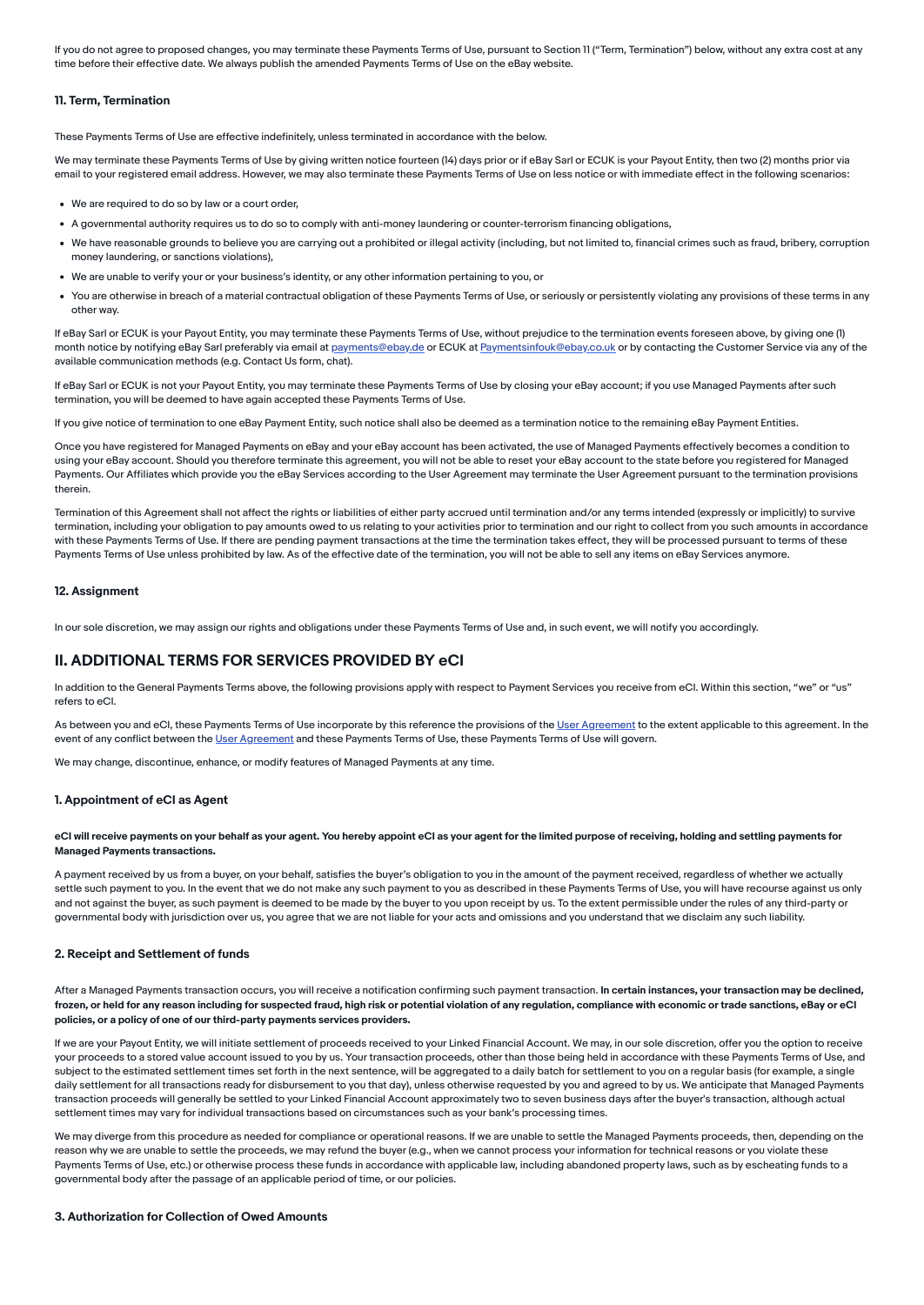You hereby authorize eCI to debit or charge any Owed Amount from your Linked Financial Account or any other payment method you have on file with us, including your stored value account (if a stored value account has been issued to you). Your authorization will remain in full force and effect until the earlier occurrence of: our receipt from you of any written communication that revokes such authorization, or upon the closure or termination of your eBay account.

To the extent permitted by law, you hereby irrevocably sell, assign, grant, convey and transfer to eBay and its Affiliates, as applicable, all of your rights, title, and interests in any and all accounts receivable, payments of money, and general intangibles owed in your favor to satisfy any and all obligations or liabilities you owe to eBay or its applicable Affiliate in connection with your use of Managed Payments and eBay Services for the sale of goods or services to your Buyers.

#### 4. Legal Disputes

PLEASE READ THIS SECTION CAREFULLY. IT AFFECTS YOUR RIGHTS AND WILL HAVE A SUBSTANTIAL IMPACT ON HOW CLAIMS YOU AND eCI HAVE AGAINST EACH OTHER ARE RESOLVED.

You and eCI agree that any claim or dispute at law or equity that has arisen, or may arise, between you and eCI (or any related third parties) that relates in any way to or arises out of this or previous versions of these Payments Terms of Use, your use of or access to Managed Payments, or the actions of eCI or its agents, will be resolved in accordance with the provisions set forth in this Legal Disputes Section.

#### A. Applicable Law

You agree that, except to the extent inconsistent with or preempted by federal law, the laws of the State of Utah, without regard to principles of conflict of laws, will govern these Payments Terms of Use and any claim or dispute that has arisen or may arise between you and eCI, except as otherwise stated in these Payments Terms of Use.

#### B. Agreement to Arbitrate

You and eCI each agree that any and all disputes or claims that have arisen, or may arise, between you and eCI (or any related third parties) that relate in any way to or arise out of this or previous versions of these Payments Terms of Use, your use of or access to Managed Payments, the actions of eCI or its agents, or any products or services sold, offered, or purchased through the Services shall be resolved exclusively through final and binding arbitration, rather than in court. In this Legal Disputes Section, the term "related third parties" includes your and eCI's respective affiliates, subsidiaries, parent companies, predecessors, successors, assigns, as well as your, eCI's, and these entities' employees and agents. Alternatively, you may assert your claims in small claims court, if your claims qualify and so long as the matter remains in such court and advances only on an individual (non-class, non-representative) basis. The Federal Arbitration Act governs the interpretation and enforcement of this Agreement to Arbitrate.

1. Prohibition of Class and Representative Actions and Non-Individualized Relief

YOU AND ECI AGREE THAT EACH OF US MAY BRING CLAIMS AGAINST THE OTHER ONLY ON AN INDIVIDUAL BASIS AND NOT AS A PLAINTIFF OR CLASS MEMBER IN ANY PURPORTED CLASS, OR REPRESENTATIVE OR PRIVATE ATTORNEY GENERAL ACTION OR PROCEEDING. UNLESS BOTH YOU AND ECI AGREE OTHERWISE, THE ARBITRATOR MAY NOT CONSOLIDATE OR JOIN MORE THAN ONE PERSON'S OR PARTY'S CLAIMS, AND MAY NOT OTHERWISE PRESIDE OVER ANY FORM OF A CONSOLIDATED, REPRESENTATIVE, CLASS, OR PRIVATE ATTORNEY GENERAL ACTION OR PROCEEDING. ALSO, THE ARBITRATOR MAY AWARD RELIEF (INCLUDING MONETARY, INJUNCTIVE, AND DECLARATORY RELIEF) ONLY IN FAVOR OF THE INDIVIDUAL PARTY SEEKING RELIEF AND ONLY TO THE EXTENT NECESSARY TO PROVIDE RELIEF NECESSITATED BY THAT PARTY'S INDIVIDUAL CLAIM(S). ANY RELIEF AWARDED CANNOT AFFECT OTHER USERS. If a court decides that applicable law precludes enforcement of any of this paragraph's limitations as to a particular claim or a particular request for a remedy (such as a request for injunctive relief), then that claim or that remedy request (and only that claim or that remedy request) must be severed from the arbitration and may be brought in court, subject to your and eCI's right to appeal the court's decision. All other claims will be arbitrated.

#### 2. Arbitration Procedures

Arbitration is more informal than a lawsuit in court. Arbitration uses a neutral arbitrator instead of a judge or jury, and court review of an arbitration award is very limited. However, an arbitrator can award the same damages and relief on an individualized basis that a court can award to an individual. An arbitrator should apply the terms of these Payments Terms of Use as a court would. All issues are for the arbitrator to decide, except that issues relating to arbitrability, the scope or enforceability of this Agreement to Arbitrate, or the interpretation of Section 1 of this Agreement to Arbitrate ("Prohibition of Class and Representative Actions and Non-Individualized Relief"), shall be for a court of competent jurisdiction to decide.

The arbitration will be conducted by the American Arbitration Association ("AAA") under its rules and procedures, including the AAA's Consumer Arbitration Rules and the AAA's Commercial Arbitration Rules (as applicable), as modified by this Agreement to Arbitrate. The AAA's rules are available at [www.adr.org.](https://www.adr.org/) In the event that the AAA is unavailable to administer the arbitration, another administrator will be selected by the parties or the court.

A party who intends to seek arbitration must first send to the other, by certified mail, a valid Notice of Dispute ("Notice"), which may be downloaded at this link: [https://p.ebaystatic.com/aw/help/legal/Notice\\_of\\_Dispute.pdf](https://p.ebaystatic.com/aw/help/legal/Notice_of_Dispute.pdf). The Notice to eCI must be sent to eBay Inc., Attn: Litigation Department, Re: Notice of Dispute, 583 W. eBay Way, Draper, UT 84020. Any such Notice addressed to and received by eBay will also be deemed to be received by eCI, if such Notice regards services offered by eCI. eCI will send any Notice to you to the physical address we have on file associated with your eBay account; it is your responsibility to keep your physical address up to date. To be valid, you must personally sign the Notice and complete all information on the Notice form, including a description of the nature and basis of the claims the party is asserting, the specific relief sought, and the email address and phone number associated with your account.

If you and eCI are unable to resolve the claims described in a valid Notice within 30 days after eCI receives the Notice, you or eCI may initiate arbitration proceedings. A form for initiating arbitration proceedings is available on the AAA's site at www.adr.org. In addition to filing this form with the AAA in accordance with its rules and procedures, the party initiating the arbitration must mail a copy of the completed form to the opposing party. You may send a copy to eCI at the following address: eBay Commerce Inc. c/o CT Corporation System, 1108 E South Union Ave., Midvale, UT 84047. In the event eCI initiates an arbitration against you, it will send a copy of the completed form to the physical address we have on file associated with your eBay account. Any settlement offer made by you or eCI shall not be disclosed to the arbitrator.

Where no disclosed claims or counterclaims exceed \$25,000, the dispute shall be resolved by the submission of documents only, subject to the arbitrator's discretion to require an in-person hearing, if the circumstances warrant. In cases where an in-person hearing is held, you and/or eCI may attend by telephone, unless the arbitrator requires otherwise.

The arbitrator will decide the substance of all claims in accordance with applicable law, including recognized principles of equity, and will honor all claims of privilege recognized by law. The arbitrator shall not be bound by rulings in prior arbitrations involving different users, but is bound by rulings in prior arbitrations involving the same eCI user to the extent required by applicable law. The arbitrator's award shall be final and binding and judgment on the award rendered by the arbitrator may be entered in any court having jurisdiction thereof.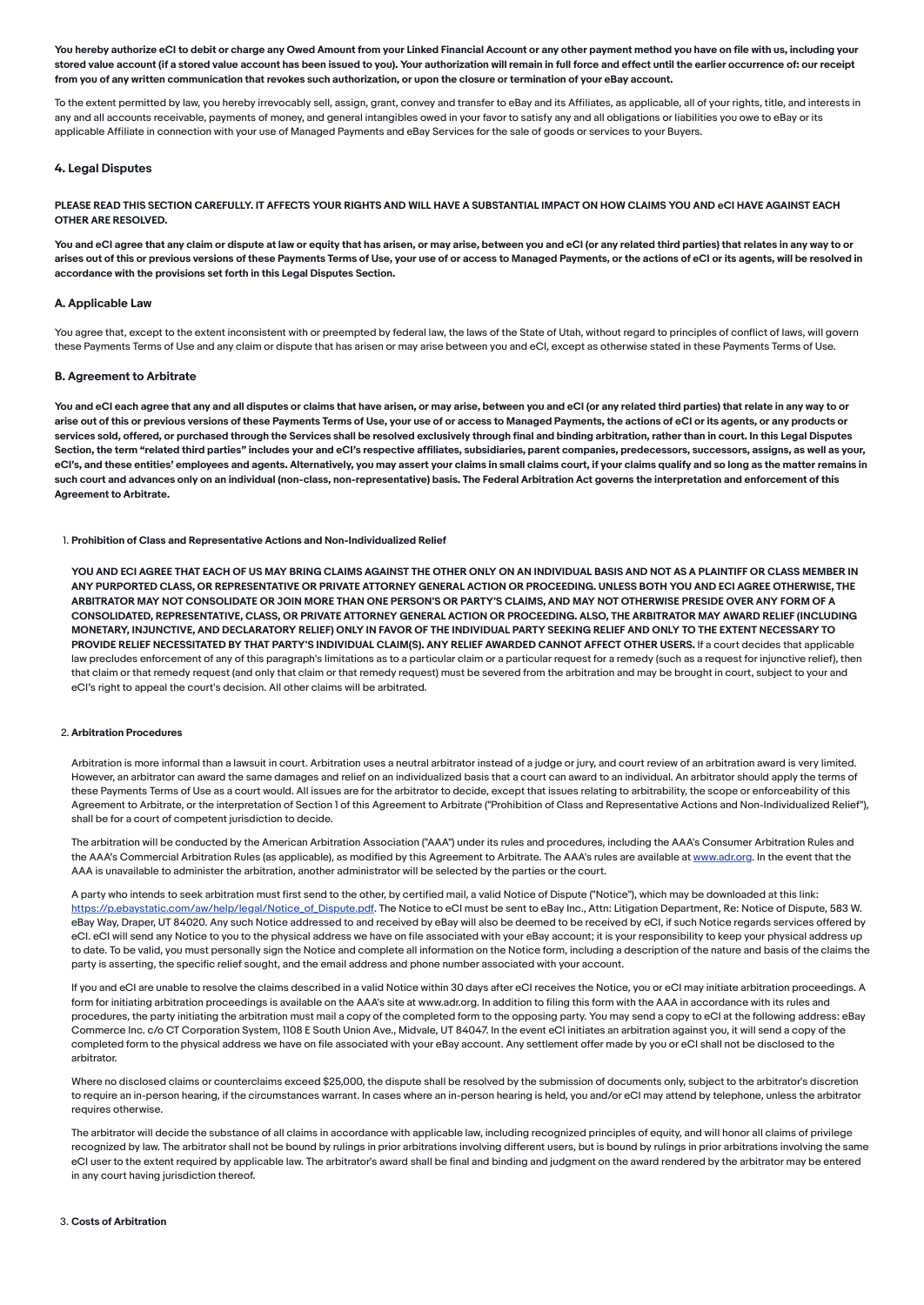Payment of all filing, administration and arbitrator fees will be governed by the AAA's rules, unless otherwise stated in this Agreement to Arbitrate. If you complied with the Notice of Dispute procedures of Section 2 of this Agreement to Arbitrate ("Arbitration Procedures") and the value of the relief sought is \$10,000 or less, at your request, eCI will pay all administration, and arbitrator fees associated with the arbitration. Any request for payment of fees by eCI should be submitted by mail to the AAA along with your Demand for Arbitration and eCI will make arrangements to pay administration and arbitrator fees directly to the AAA. In the event the arbitrator determines the claim(s) you assert in the arbitration to be frivolous, you agree to reimburse eCI for all fees associated with the arbitration paid by eCI on your behalf that you otherwise would be obligated to pay under the AAA's rules. eCI will pay as much of the filing, administration, and arbitrator fees as the arbitrator deems necessary to prevent the cost of accessing the arbitration forum from being prohibitive.

#### 4. Severability

With the exception of any of the provisions in Section 1 of this Agreement to Arbitrate ("Prohibition of Class and Representative Actions and Non-Individualized Relief"), if an arbitrator or court decides that any part of this Agreement to Arbitrate is invalid or unenforceable, the other parts of this Agreement to Arbitrate shall still apply.

#### 5. Opt-Out Procedure

IF YOU ARE A NEW USER OF OUR PAYMENT SERVICES, YOU CAN CHOOSE TO REJECT THIS AGREEMENT TO ARBITRATE ("OPT-OUT") BY MAILING US A WRITTEN OPT-OUT NOTICE ("OPT-OUT NOTICE"). THE OPT-OUT NOTICE MUST BE POSTMARKED NO LATER THAN 30 DAYS AFTER THE DATE YOU ACCEPT THESE PAYMENTS TERMS OF USEFOR THE FIRST TIME. YOU MUST MAIL THE OPT-OUT NOTICE TO EBAY INC., ATTN: LITIGATION DEPARTMENT, RE: OPT-OUT NOTICE, 583 WEST EBAY WAY, DRAPER, UT 84020. ANY SUCH OPT-OUT NOTICE ADDRESSED TO AND RECEIVED BY EBAY WILL ALSO BE DEEMED TO BE RECEIVED BY ECI, IF SUCH OPT-OUT NOTICE REGARDS SERVICES OFFERED BY ECI.

For your convenience, we are providing an [Opt-Out](https://pages.ebay.com/policies/arbitrate-optout.html) Notice form. You must complete and mail that to us in order to opt out of the Agreement to Arbitrate. You must complete the Opt-Out Notice form by providing the information called for in the form, including your name, address (including street address, city, state and zip code), and the user ID(s) and email address(es) associated with the eBay Service account(s) to which the opt-out applies. You must sign the Opt-Out Notice for it to be effective. This procedure is the only way you can opt out of the Agreement to Arbitrate. If you opt out of the Agreement to Arbitrate, all other parts of these Payments Terms of Use and its Legal Disputes Section will continue to apply to you. Opting out of this Agreement to Arbitrate has no effect on any previous, other, or future arbitration agreements that you may have with us.

#### 6. Future Amendments to the Agreement to Arbitrate

Notwithstanding any provision in the User Agreement or these Payments Terms of Use to the contrary, you and we agree that if we make any amendment to this Agreement to Arbitrate (other than an amendment to any notice address or site link provided herein) in the future, that amendment shall not apply to any claim that was filed in a legal proceeding against eCI prior to the effective date of the amendment. The amendment shall apply to all other disputes or claims governed by the Agreement to Arbitrate that have arisen or may arise between you and eCI. We will notify you of amendments to this Agreement to Arbitrate by posting the amended terms on www.eBay.com at least 30 days before the effective date of the amendments and by providing notice through the eBay Message Center and/or by email. If you do not agree to these amended terms, you may close your account within the 30-day period and you will not be bound by the amended terms.

#### C. Judicial Forum for Legal Disputes

Unless you and we agree otherwise, in the event that the Agreement to Arbitrate above is found not to apply to you or to a particular claim or dispute, either as a result of your decision to opt out of the Agreement to Arbitrate or as a result of a decision by the arbitrator or a court order, you agree that any claim or dispute that has arisen or may arise between you and eCI must be resolved exclusively by a state or federal court located in Salt Lake County, Utah. You and eCI agree to submit to the personal jurisdiction of the courts located within Salt Lake County, Utah for the purpose of litigating all such claims or disputes.

### <span id="page-9-0"></span>III. ADDITIONAL TERMS FOR SERVICES PROVIDED BY EBAY SARL

In addition to the General Payments Terms above, the following provisions apply with respect to Payment Services you receive from eBay Sarl. Within this section, "we" or "us" refers to eBay Sarl.

As between you and eBay Sarl, these Payments Terms of Use incorporate by this reference the provisions of the User [Agreement](https://www.ebay.co.uk/help/policies/member-behaviour-policies/user-agreement?id=4259) to the extent applicable to this agreement. In the event of any conflict between the User [Agreement](https://www.ebay.co.uk/help/policies/member-behaviour-policies/user-agreement?id=4259) and these Payments Terms of Use, these Payments Terms of Use will govern.

#### $(\times)$  Expand Part III

#### 1. Payment Service; Disabling Payment Methods

You authorize eBay Sarl to acquire and settle payments that it receives on your behalf. When you sell an item on eBay, you are deemed to be a payee, with eBay Sarl acting as your payment service provider. In a refund, chargeback, or similar scenario, you may also be deemed to be a payer, again with eBay Sarl acting as your payment service provider.

The acceptance of a buyer's payment instrument (for example, their Visa card), once it has been authorized for payment, satisfies the buyer's payment obligation to you, regardless of whether we actually settle such payment to you. In the event that we do not make any such payment to you as described in these Payments Terms of Use, you will have recourse against us only and not against the buyer. To the extent permissible under the rules of any third-party or governmental body with jurisdiction over us, you agree that we are not liable for your acts and omissions and you understand that we disclaim any such liability.

We may disable specific payment method(s) available to buyers for all or some of your listings if we reasonably believe the use of such payment methods for your transactions will increase regulatory, financial, or other risk to us. For example, if you would like to offer a high-priced item with a new eBay account, we may disable such payment methods where the amount is credited with a time delay after the transaction (e.g. direct debit or payment upon invoice). In assessing the risk, we consider relevant factors such as your sales history, service status, eBay account history, risks associated with certain item categories, transaction value, and number and monetary amounts of eBay Buyer Protection cases. We will re-enable the affected payment method(s) for your listings once the risk no longer exists.

#### 2. Execution of Payment Transactions

When you, as a payee, use Managed Payments, the payment transactions will be executed in accordance with the payment schemes rules and procedures, or as otherwise agreed.

#### Required Information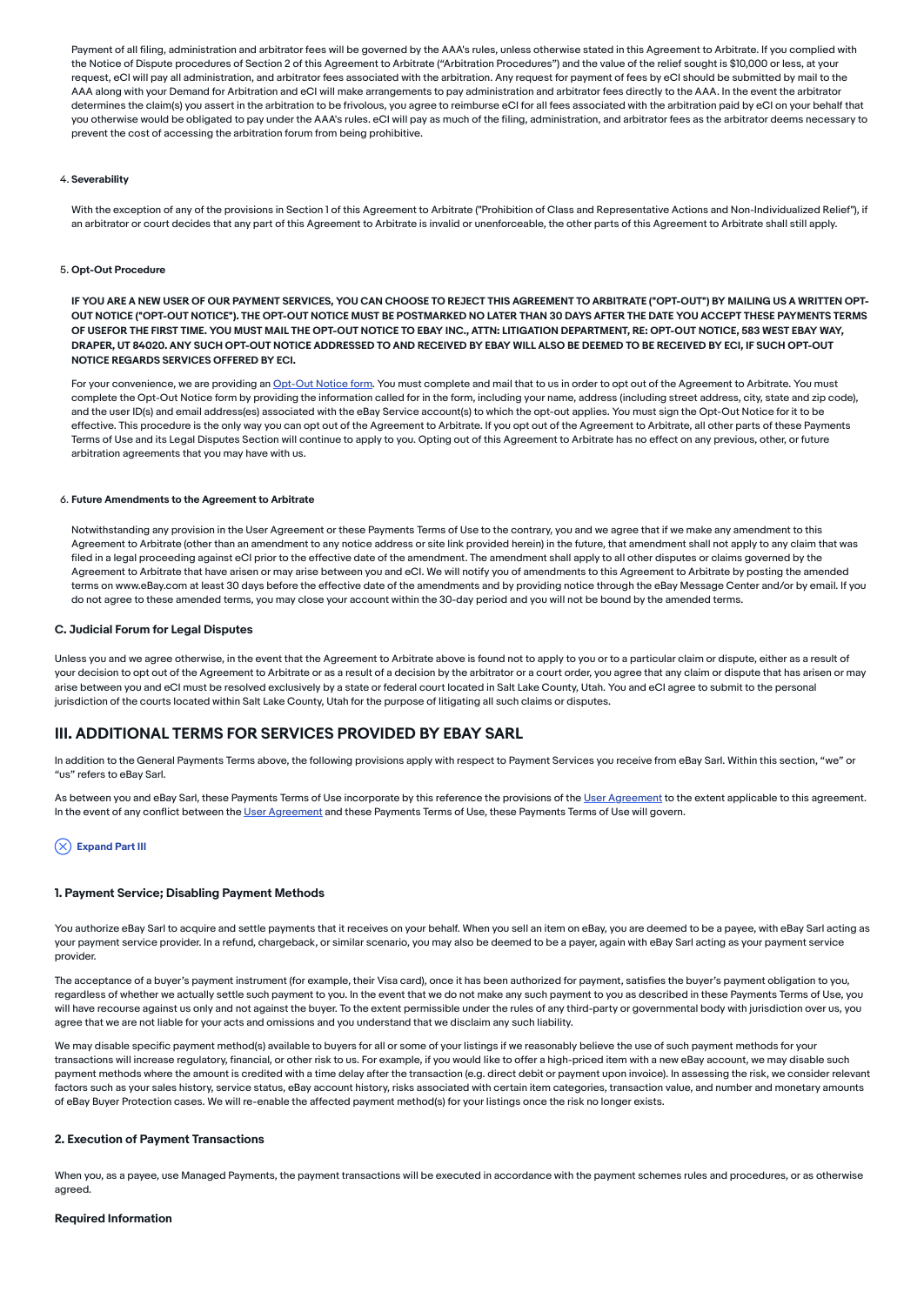Your payer (for example, the buyer of an item you sell on eBay) must ensure we are provided with the data required for us to execute the payment transaction. If we do not have sufficient data to execute such transaction, we reserve the right to ask your payer's payment service provider for the required information.

We require the following information for the execution of a payment transaction:

- Your name,
- Your eBay username,
- The buyer's name (where applicable).
- The buyer's eBay username, and any other data about the buyer which the buyer's payment service provider or we may require (where applicable),
- The currency of the payment transaction (if possible, in abbreviated form),
- The amount of the payment transaction, and
- The beneficiary's payment details.

To the extent reasonably possible, we will automatically utilize the information stored in our systems. Where the required information provided by you or your payer is not fully available or is inaccurate, we will not bear any liability for any damage, delay, or other consequence from the non-execution or defective execution of the relevant payment transaction.

#### Receipt of Payment Orders

A payment order will be deemed to have been received by us if:

- Carried out by means of a payment card, then in accordance with the card schemes rules; or
- Received by our available electronic communication channels, then on the business day when it is actually received by us.

If the payment order is not received on a business day, it will be deemed to be received on the next business day. "Business days" in this Part III of these Payments Terms of Use shall mean the days on which banks in Luxembourg are open for regular business.

You may not revoke a payment order after we have received it. However, if we have agreed that a payment order will be executed on a certain future date, the business day prior to this future date will be the latest you can revoke the payment order.

#### Refusal of Payment Orders

We reserve the right to refuse the execution of a payment order when:

- The payment order information contains factual errors and/or is incomplete;
- You have not satisfied your obligations under these Payments Terms of Use or any other agreement between you and us;
- There are doubts about the validity of the instruction, or the identity or authority of the person giving the payment order; or
- The payment order, if executed, would lead to a breach of the applicable rules, laws, or regulations.

We may charge a reasonable fee for such a refusal.

You acknowledge that when executing a payment transaction, we may have to disclose information mentioned above and your legal address to your buyer's payment service provider and, where relevant, also to intermediaries involved in the execution of the payment transaction. You expressly accept and instruct us to disclose such data.

Where you are the payer, the execution of the transaction may depend on us having received the respective amount from you prior to the execution.

#### 3. Settlement of Funds; Shipping Labels

If we are your Payout Entity, we will initiate settlement of proceeds received to your Linked Financial Account. Your transaction proceeds, other than those being held in accordance with these Payments Terms of Use, and subject to the estimated settlement times set forth in the next sentence, will be aggregated to a daily batch for settlement to you to be paid out as agreed with you (for example, a single daily settlement for all transactions ready for disbursement to you that day). We anticipate that the disbursement of Managed Payments transactions proceeds to your Linked Financial Account will be initiated approximately one to two business days after the buyer's order, although actual settlement times may vary for individual transactions depending on the buyer's payment method, and when the payments transaction is received by us. We may diverge from this procedure as needed for compliance or risk reasons. If we are unable to settle your proceeds, then, depending on the reason why we are unable to settle your proceeds, we may refund the buyer (e.g., in the event that we cannot process your information due to technical reasons etc.) or otherwise process these funds in accordance with applicable law or our policies.

We will provide you with monthly statements of your transactions free of charge, which can be accessed in the [Seller](https://www.ebay.co.uk/sh/landing) Hub.

If buyers purchase a return shipping label at their own expense on the eBay website, eBay may automatically deduct the label costs from the refund amount a buyer receives from you. If this occurs, you agree (as a debtor to the buyer for the refund) to be delegated as a debtor to the shipping carrier for the label costs, and authorize us to use the relevant part of the refund amount to pay the shipping carrier on your behalf. You will not bear any additional shipping costs in this event.

#### 4. Liability for Unauthorized Payment Transactions

You will be fully liable for all losses relating to an unauthorized payment transaction if you acted fraudulently with respect to such a payment transaction, or if you failed to fulfill one or more of the obligations under this agreement (such as keeping your credentials safe or notifying us without undue delay) with intent or gross negligence.

#### 5. Our Liability

We will refund you in full and are liable for losses directly and reasonably foreseeably incurred by an incorrectly or non-executed payment transaction, provided that you have informed us of such transaction without undue delay after becoming aware of the defect and in no event later than thirteen (13) months after the transaction was executed, unless we failed to make information about the transaction available to you.

#### 6. RatePAY

On certain European eBay sites, buyers may choose a RatePAY Payment Method to pay the purchase price for any item you sell them. You hereby agree to and shall comply with the General Terms and Conditions for RatePAY Payment Methods, which shall form an integral part of these Payments Terms of Use. As specified in more detail in the General Terms and Conditions for RatePAY Payment Methods, you agree to sell and assign your purchase price claims against buyers who choose a RatePAY Payment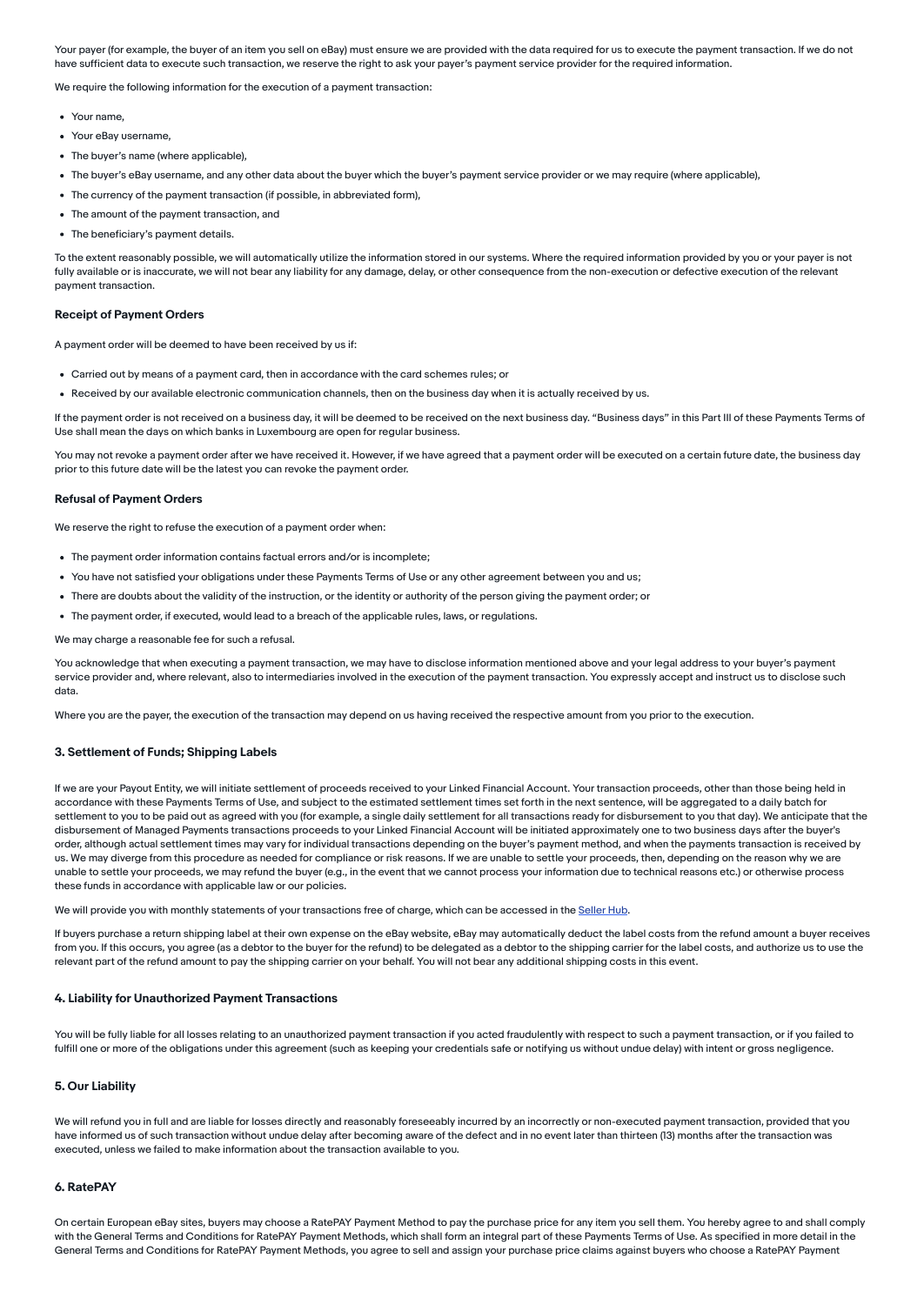Method to eBay Sarl, which will then sell and assign these claims to Adyen N.V., which will in turn sell and assign these claims to RatePAY GmbH. Therefore, the buyers who use a RatePAY Payment Method will make their payments to RatePAY GmbH, which will forward the payments through Adyen N.V. to eBay S.à.r.l, so that eBay Sarl will process and settle such payments according to these Payments Terms of Use.

#### $(\times)$  General Terms and Conditions for RatePAY Payment Methods

#### 6.1. Contractual object and scope

6.1.1 RatePAY GmbH ("RatePAY") is a payment institution that is constantly supervised and officially licensed by the German Federal Financial Supervisory Authority (BaFin). RatePAY offers individual solutions in the field of online payment for a variety of online retailers and online platform providers which provide an online platform for online retailers and consumer sellers to sell their products. As part of these solutions, RatePAY offers payment methods for integration on eBay Services. The payment methods offered by RatePAY ("RP Payment Method(s)") generally include payment by invoice and payment by SEPA direct debit, currently offered in Germany, Austria, Switzerland and the Netherlands and all further Accepted Jurisdictions as defined in section 6.4.2. Your buyers who purchase items on eBay Services may use the currently available RP Payment Method(s) offered by eBay to settle the purchase price claim.

6.1.2 eBay Sarl facilitates the payments of the buyers to you on eBay Services and provides licensed payment services to you based on these Payments Terms of Use.

6.1.3 Adyen N.V. ("Adyen") offers, in cooperation with RatePAY, in its own name the RP Payment Method(s) to eBay Sarl for integration into the eBay Services.

6.1.4 In order to use the RP Payment Method(s), eBay Sarl acquires your purchase price claims against your buyers, who use the RP Payment Method(s) on eBay Services. eBay Sarl will then sell and assign the purchased claims to Adyen according to the terms of these General Terms and Conditions for RP Payment Methods. Adyen will then sell and assign the purchased claims to RatePAY, who will then assume the payment default risk for the purchased claims in accordance with the following provisions. This arrangement is further referred to as "Chain Factoring".

6.1.5 These General Terms and Conditions for RP Payment Methods shall apply to you with regard to your use of the RP Payment Method(s) on eBay Services.

6.1.6 These General Terms and Conditions for RP Payment Methods shall apply in addition to the other terms and conditions agreed between you and eBay Sarl in these Payments Terms of Use. In the event of conflict, these General Terms and Conditions for RP Payment Methods shall prevail over such other terms and conditions agreed between you and eBay Sarl in these Payments Terms of Use.

6.1.7 RatePAY and Adyen will not be a party to and not have any obligation under these Payments Terms of Use or any other agreement between you and eBay Sarl, eBay, the buyer or any third party.

#### 6.2. Integration of the RatePAY Terms of Payment and the RatePAY Data Privacy Statement

You shall conclude with each buyer the RatePAY Terms of Payment ("RP-TOP") and the RatePAY Data Privacy Statement ("RP-DPS") for the buyer's use of RP Payment Method(s), as available online at [https://www.ratepay.com/en/legal-marketplace-terms-directdebit](https://www.ratepay.com/en/ratepay-terms-of-payment/)[/](https://www.ratepay.com/en/legal-marketplace-dataprivacy/) (RP-TOP) or https://www.ratepay.com/en/legal-marketplacedataprivacy/ (RP-DPS). You hereby agree and accept that the RP-TOP and the RP-DPS shall become an integral part of each sale contract concluded between you and the buyer on eBay Services for the buyer's use of RP Payment Methods ("Sale Contract"). You hereby agree that eBay Sarl has the RP-TOP and the RP-DPS implemented into the payment check-out of the RP Payment Method(s) and instruct eBay Sarl to have the RP-TOP and the RP-DPS forwarded to the buyer on your behalf.

#### 6.3. Waiver

If you act as a business seller, you hereby agree that section 675f (5) sentence 2 German Civil Code ("BGB") (Fees for payment services), section 675g BGB (Amendment of the framework contract on payment services), section 675h BGB (Ordinary termination of a framework contract on payment services), section 675y BGB (Liability of the payment service provider in case of non-execution, defective or delayed execution of a payment order; obligation to make enquiries), section 675z BGB (Other claims in case of non-execution, defective or delayed execution of a payment order or an unauthorised payment transaction) and Section 676 BGB (Proof of execution of payment transactions) shall not be applicable to these General Terms and Conditions for RP Payment Methods.

#### 6.4. Purchase of Your Receivables by eBay Sarl

6.4.1 You hereby allow eBay Sarl to submit your receivables (through Adyen) to RatePAY for approval ("Purchase Notice"). RatePAY will, after receipt of the Purchase Notice (through eBay Sarl and Adyen), score the offered receivables to determine the probability for payment of the relevant offered receivable by the buyer and will (through Adyen and eBay Sarl) send a response confirming if the receivable is accepted ("Positive Score Notice") or is rejected ("Negative Score Notice").

6.4.2. You are obliged to offer all receivables to eBay Sarl in connection with the RP Payment Method(s) in accordance with these General Terms and Conditions for RP Payment Methods which fulfil the following criteria:

- a. Your receivable against your respective buyer in connection with the Sale Contract and for which the buyer has chosen one of the RP Payment Methods;
- b. Positive Score Notice regarding the relevant receivable;
- c. The receivable is nominated in (i) EUR or CHF or (ii) any other currency supported by RatePAY; and
- d. The receivable is governed by (i) the laws of Germany, Austria, Switzerland or the Netherlands or (ii) any other jurisdiction supported by RatePAY (the "Accepted Jurisdictions").

(jointly the "Seller Receivables" and each a "Seller Receivable").

6.4.3 By accepting these Payments Terms of Use, which leads to the implementation of the RP Payment Method(s) into your listings on eBay Services, you agree that each Seller Receivable will automatically be offered to eBay Sarl for purchase after conclusion of each Sale Contract for which the buyer has chosen one of the RP Payment Methods (the "Purchase Offer"). eBay Sarl will submit a respective message to Adyen (and Adyen to RatePAY) indicating the conclusion of the Sale Contract and eBay Sarl's offer to Adyen to purchase the relevant Seller Receivable. Based on Adyen's response to eBay Sarl's purchase offer, eBay Sarl will either accept your Purchase Offer by proceeding with the payment process (the "Acceptance of Purchase Offer") or reject your Purchase Offer. Such offer and acceptance through an Acceptance of Purchase Offer will conclude a purchase agreement between you and eBay Sarl ("Single Purchase Agreement") regarding the relevant Seller Receivable including the Ancillary Rights (as defined below) which is purchased (the "Purchased Receivable") in accordance with these General Terms and Conditions for RP Payment Methods. In case eBay Sarl receives a rejection of its purchase offer from Adyen, eBay Sarl will reject the provided Purchase Offer, and the Single Purchase Agreement relating to the relevant Seller Receivable is not concluded. A rejected Purchase Offer may be re-submitted by re-iterating the process described in this section 6.4.3.

#### 6.5. Assignment of receivables

6.5.1 You hereby assign, subject to the condition precedent in section 6.5.3 below, all your current and future Seller Receivables including all Ancillary Rights (as defined below) to eBay Sarl and eBay Sarl hereby accepts the assignment.

6.5.2 "Ancillary Rights" means, in each case with respect to the relevant Seller Receivable:

- a. rights for any securities and collateral securing the relevant Seller Receivable; and
- b. transport and deficiency insurance claims;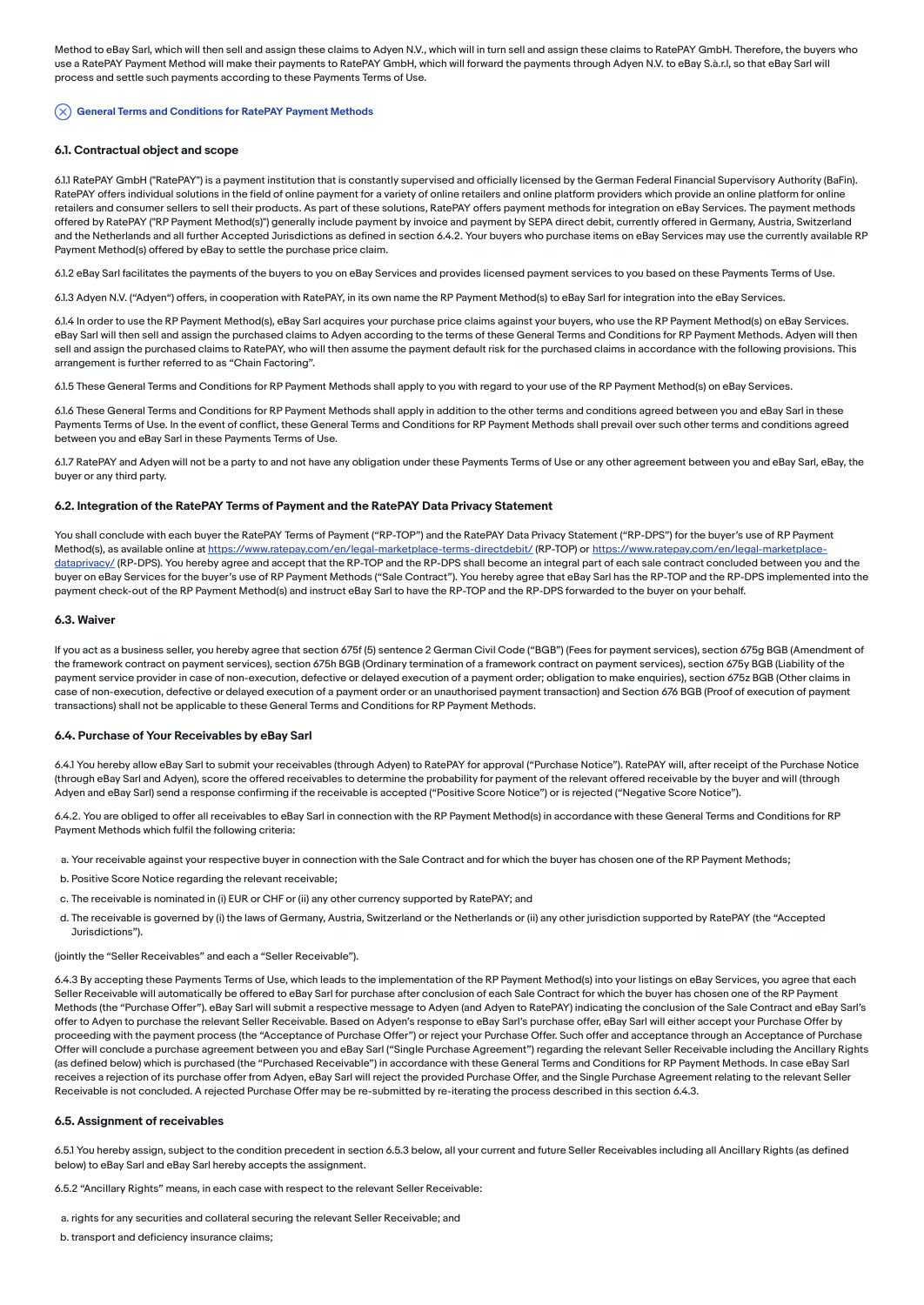c. your contingent claims to demand possession or repossession from a direct possessor;

- d. preferential rights, constitutive rights (Gestaltungsrechte), withdrawal or rescission rights (Rücktrittsrechte) or challenge rights (Anfechtungsrechte) and all other legal positions, interest claims, claims for compensation, warranty claims, claims for contractual penalty against the buyer or third parties who are the direct owners of the goods; or
- e. other claims against third parties with respect to the relevant Seller Receivable (such as trade credit, transport, burglary, theft, fire insurance, claims against central settlers and purchasing associations, claims against carriers), as well as all further ancillary rights or any other ancillary rights pertaining to or associated with the relevant Seller Receivable and/or the underlying transactions and contracts, in each case irrespective of whether or not being transferred with the relevant Seller Receivable by operation of law pursuant to section 401 BGB.

No ancillary rights are additional or new claims against the buyer arising from the reversal of the Sale Contract (such as return shipping costs). These claims will not be transferred by you to eBay Sarl as part of the Seller Receivables.

6.5.3 The assignment described in section 6.5.1 of the relevant Seller Receivable including all Ancillary Rights above is subject to the conclusion of a Single Purchase Agreement regarding the relevant Seller Receivable in accordance with section 6.4.3.

6.5.4 The assignment of Seller Receivables including all Ancillary Rights, for which the assignment is not valid due to an extended retention of title (verlängerter Eigentumsvorbehalt), becomes valid upon the payment of the relevant supplier or its waiver of its retention of title.

6.5.5 Upon conclusion of a Single Purchase Agreement, you and eBay Sarl reiterate the assignment of the relevant receivable identified through the transaction-ID in the Purchase Offer including all Ancillary Rights whereby the Purchase Offer constitutes an offer to assign the relevant receivable from you to eBay Sarl and the Acceptance of Purchase Offer constitutes an acceptance of this offer by eBay Sarl.

6.5.6 In case there is any doubt about the validity of the assignment of the Seller Receivables including all Ancillary Rights and this requires any further declaration or action by you, you will execute such declaration or action upon request of eBay Sarl.

6.5.7 You irrevocably authorise eBay Sarl with the power of sub-delegation to notify the relevant buyer regarding the assignment of the Seller Receivable and to exercise non-assignable rights, such as contractual rights, in connection with the Seller Receivables including all Ancillary Rights in its own name.

#### 6.6. Collection Risk / Collection

6.6.1 Subject to the legal validity ("Bestehen der Forderung") of the Purchased Receivables, eBay Sarl bears the risk that the Purchased Receivables are not collectable from the respective buyer in part or in full, in particular caused by the insolvency of the buyer. eBay Sarl will pay the purchase price (minus the agreed fees and expenses of eBay Sarl) for the relevant Purchased Receivable regardless of whether it chooses to enforce the relevant Purchased Receivable.

6.6.2 The collection and enforcement of the Purchased Receivables is the responsibility of eBay Sarl. eBay Sarl shall bear any and all costs in this regard.

6.6.3 eBay Sarl will transfer the economical risks of the obligations described in section 6.6.1 and 6.6.2 to Adyen and consequently to RatePAY in accordance with the Chain Factoring as described in section 6.1.4.

#### 6.7 Guarantees

Every time upon entering into a Single Purchase Agreement concerning a Purchased Receivable, you represent and warrant to eBay Sarl by way of an independent guarantee (selbstständiges Garantieversprechen) that:

6.7.1 The Purchased Receivable fulfils the criteria as described in section 6.4.2 of these General Terms and Conditions for RP Payment Methods;

6.7.2 The Purchased Receivable is valid ("besteht");

6.7.3 You hold free and clear title to, and may freely assign and transfer, the Purchased Receivable;

6.7.4 The Purchased Receivable has not yet been assigned or transferred to third parties, unless such assignment occurred pursuant to a customary extended retention of title agreed between you and the relevant supplier of goods (in which case sub-sections (3) and (5) will not apply to this extent);

6.7.5 The Purchased Receivable is free from any third parties' rights to the Purchased Receivable and there do not exist any rights or claims of any third party to the respective Purchased Receivable;

6.7.6 The Purchased Receivable is not charged with any liability claims of third parties, especially any claims in accordance with section 13c German Value Added Tax Act ("Umsatzsteuergesetz");

6.7.7 You will ship, deliver or provide the respective item(s) to the relevant buyer completely, on time and in accordance with the Sale Contract with the respective buyer in order that the respective buyer is not able to exercise any right or claim of retention, set-off, supplementary performance (Nacherfüllung), reduction (Minderung), rescission right (Rücktritt) or damage claims (Schadensersatz), provided, however, that the case is not resolved by the procedure laid down in section 6.8.1 (c) (i.e. if the case is resolved by the procedure laid down in section 6.8.1 (c) and if you have provided valid proof according to section 6.10.2, the guarantee in this sub-section (6.7.7) shall not apply for the specific reason and item the valid proof was provided for); and

6.7.8 Upon conclusion of the respective Single Purchase Agreement, the respective Purchased Receivable will be validly assigned to eBay Sarl and enforceable against the buyer by eBay Sarl (or Adyen or RatePAY after assignment of the claim to Adyen and subsequently to RatePAY) in accordance with the applicable law of the respective Purchased Receivable and the applicable enforcement procedure.

Each of these guarantees to eBay Sarl with respect to a Single Purchase Agreement will be provided by eBay Sarl to Adyen (and by Adyen to RatePAY) back-to-back in accordance with the Chain Factoring arrangement.

#### 6.8. Assignment of Purchased Receivables back to You

6.8.1 If the relevant Purchased Receivable fulfils one of the following criteria (the "Defect Receivable"):

- a. the buyer exercises its right of withdrawal (Widerruf) regarding the Purchased Receivable with valid effect;
- b. the buyer reverses the Sale Contract on the basis of a voluntary withdrawal of the purchased item (such as a "100-day right of return") offered by you;
- c. in case of an objection of the buyer against a Purchased Receivable (dispute), if you do not provide valid proof upon request of eBay Sarl in accordance with section 6.10.2;
- d. you are in breach of a guarantee pursuant to section 6.7 in respect of the Purchased Receivable (in which case the right to assign back the Defect Receivable shall be the sole remedy);

and Adyen consequently decides to use its right to assign back the relevant Defect Receivable to eBay Sarl, eBay Sarl is entitled to assign back any Defect Receivable to you.

6.8.2 eBay Sarl hereby assigns all current and future Defect Receivables to you subject to the condition precedent in section 6.8.3 below and you hereby accept the assignment of all current and future Defect Receivables.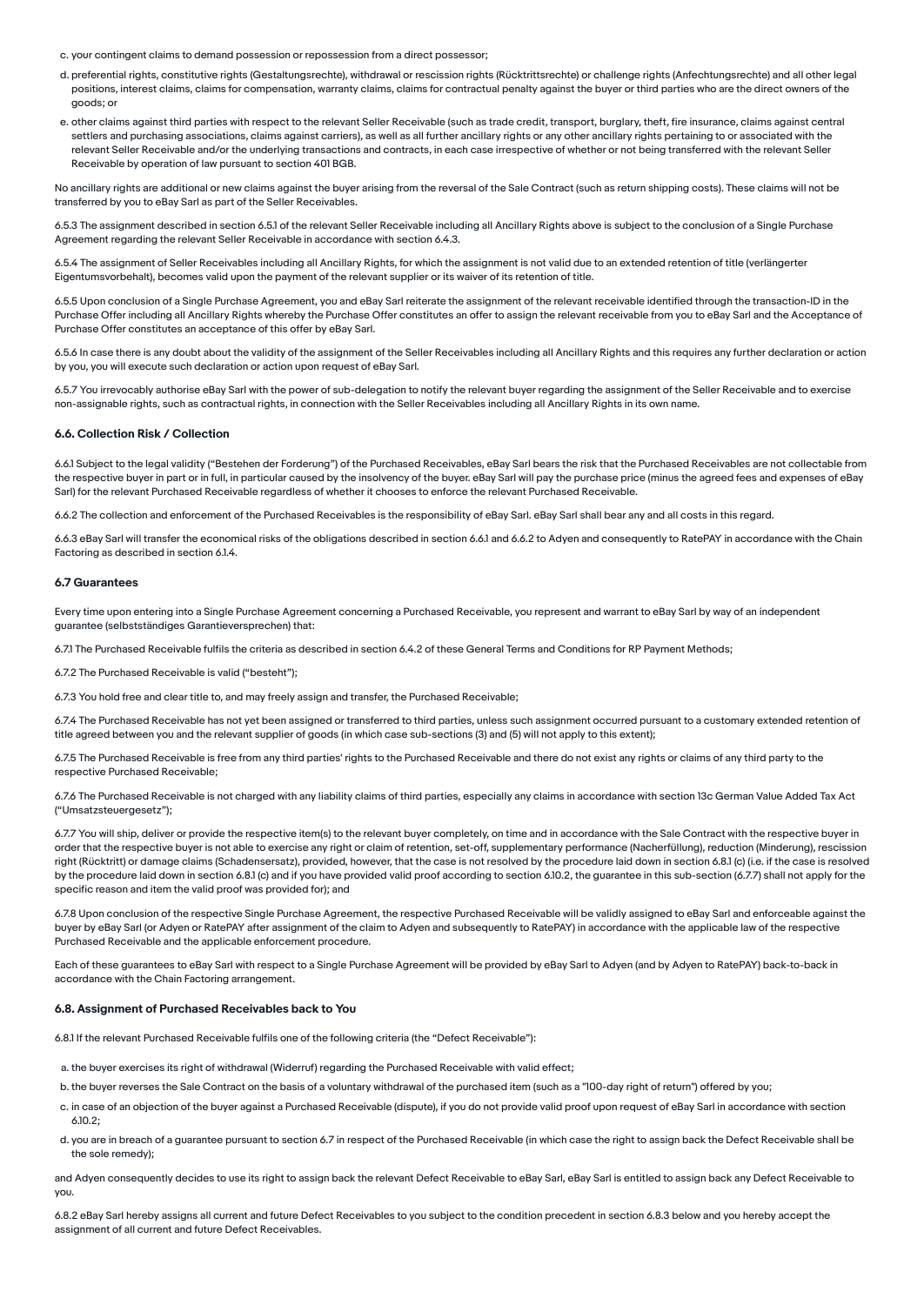6.8.3 The assignment of the relevant Defect Receivable above is subject to the condition precedent that eBay Sarl notifies you of the re-assignment (the "Re-Assignment Notice").

6.8.4 You are obliged to pay back any purchase price which you have received for the Defect Receivables from eBay Sarl without undue delay after eBay Sarl has provided the relevant Re-Assignment Notice. eBay Sarl is entitled to set-off this claim which you are obliged to pay to eBay Sarl with any further payment which eBay Sarl is obliged to pay to you.

#### 6.9. Refunds

6.9.1 In case you initiate a refund for any Purchased Receivable ("Refunded Receivable"), the refunding process will be initiated by eBay Sarl through Adyen, and RatePAY will pay the refund to the buyer.

6.9.2 You shall reimburse eBay Sarl in connection with any costs, expenses or liabilities incurred by eBay Sarl in connection with any Refunded Receivable ("Reimbursement Claim") limited to the purchase price of each Refunded Receivable. eBay Sarl is entitled to set-off any Reimbursement Claim with any payment which eBay Sarl is obliged to pay to you.

6.9.3 Upon Adyen's assignment of any Refunded Receivable in part or in whole (if any) to eBay Sarl, eBay Sarl will consequently assign such Refunded Receivable to you.

#### 6.10. Information Undertakings / Further Assistance

6.10.1 You shall undertake to inform eBay Sarl promptly upon becoming aware of (i) any breach of a guarantee according to section 6.7 regarding any Purchased Receivable or (ii) any other event that may materially impair or jeopardise the realisation of the Purchased Receivables or might materially change your solvency or, subject to you becoming aware of it, the probability of payment of the Purchased Receivables by the buyer.

6.10.2 In case a buyer files an objection against a Purchased Receivable with RatePAY, RatePAY will notify eBay Sarl using the dispute platform provided by Adyen and eBay Sarl will notify you regarding the objection and instruct you to provide valid proof of shipment or delivery or other proper performance to eBay Sarl in accordance with the Seller [Protection](https://www.ebay.co.uk/help/policies/selling-policies/seller-protections?id=4345) Policy. In case such valid proof is not provided in accordance with the Seller Protection, you agree that this will lead to the re-assignment of the Purchased Receivable by RatePAY to Adyen, Adyen to eBay Sarl and subsequently by eBay Sarl to you and the requirement to repay the purchase price by you to eBay Sarl.

6.10.3 In case you receive any payments on the Purchased Receivable, you shall reject these received payments and notify the payer that payment shall be made to RatePAY. You shall notify RatePAY of any rejected payments on the Purchased Receivables.

6.10.4 Upon eBay Sarl's request, you shall promptly hand over to eBay Sarl, Adyen and/or RatePAY any information, records and documents which are necessary or expedient for the examination and the enforcement of the Purchased Receivables. In the event that information, records and documentation necessary for the examination or enforcement of the Purchased Receivables have been transferred by you to third parties (in particular, book-keeping agencies or tax advisors) or the electronic data processing operations are undertaken by third parties, you shall promptly, at eBay Sarl's request, instruct such third parties to provide and furnish to eBay Sarl, Adyen and/or RatePAY all such necessary information, records and documentation and to supply their services for eBay Sarl, Adyen and/or RatePAY to the extent necessary for the examination or enforcement of the Purchased Receivables.

#### 6.11. Payment

The remuneration of eBay Sarl, the terms of payment and the terms of settlement are stipulated in these Payments Terms of Use and the Fee Page.

#### 6.12. Right of modification

These General Terms and Conditions for RP Payment Methods and/or the RP-TOP may be modified from time to time in accordance with the modification provisions of Part I, Section 10 of these Payments Terms of Use.

#### 6.13. Data Protection

The Parties undertake to process personal data in compliance with applicable data protection law, in particular, the Regulation (EU) 2016/679 of the European Parliament and of the Council of 27 April 2016 on the protection of natural persons with regard to the processing of personal data and on the free movement of such data, and repealing Directive 95/46/EC (General Data Protection Regulation, "GDPR") and supplementing applicable data protection law.

#### 6.14. General provisions

6.14.1 Measures to minimise the risk of fraud and payment default may be adjusted by RatePAY, by Adyen or eBay Sarl, based on instructions or requirements of RatePAY, at any time and without your consent. eBay Sarl may terminate the processing and settlement of transactions concerning the RP Payment Method(s) without undue delay or if you no longer fulfil the merchant acceptance criteria or these General Terms and Conditions for RP Payment Methods. Other rights of eBay Sarl to terminate the payment services agreement (i.e. the Payments Terms of Use) or to stop its services in accordance with the provisions of these Payments Terms of Use shall remain unaffected.

6.14.2 eBay Sarl is entitled to transfer Purchased Receivables in whole or in part to Adyen for the purpose of transferring the collection risk pursuant to section 6.6 or refinancing and to store, process and transfer all relevant transaction data to RatePAY insofar as this is necessary for the performance of the contractual relationship, the transfer of the Purchased Receivable or the Chain Factoring. In this respect, you release Adyen from the obligation of non-disclosure. Adyen is entitled to re-assign any Purchased Receivable to RatePAY. RatePAY is entitled to re-assign any Purchased Receivable to any third party.

6.14.3 These General Terms and Conditions for RP Payment Methods for eBay Sellers shall be governed by the law of the Federal Republic of Germany except any assignment of the relevant Seller Receivable which shall be governed under the applicable law by which the relevant Seller Receivable is governed. The provisions of international private law and the UN Sales Convention shall not be applicable. If you are acting as a consumer and if mandatory statutory consumer protection regulations in your relevant country of your residence contain provisions that are more beneficial for you, such provisions shall apply irrespective of the choice of German law.

#### 7. Corrective Measures

If we become aware of suspected or actual fraud or other security threats affecting your eBay account, we will notify you by email and provide you with instructions on how to protect such account.

#### 8. General Provisions

#### Exclusion of Certain Provisions for Non-Consumers

If you are a business which uses the Payment Services, you agree that Articles 79 (1), 81 (3), 86, 88, 89, 90, 93, and 101 and Title III of the Law of 10 November 2009 on payment services shall not apply to your use of the Payment Services.

#### Individuals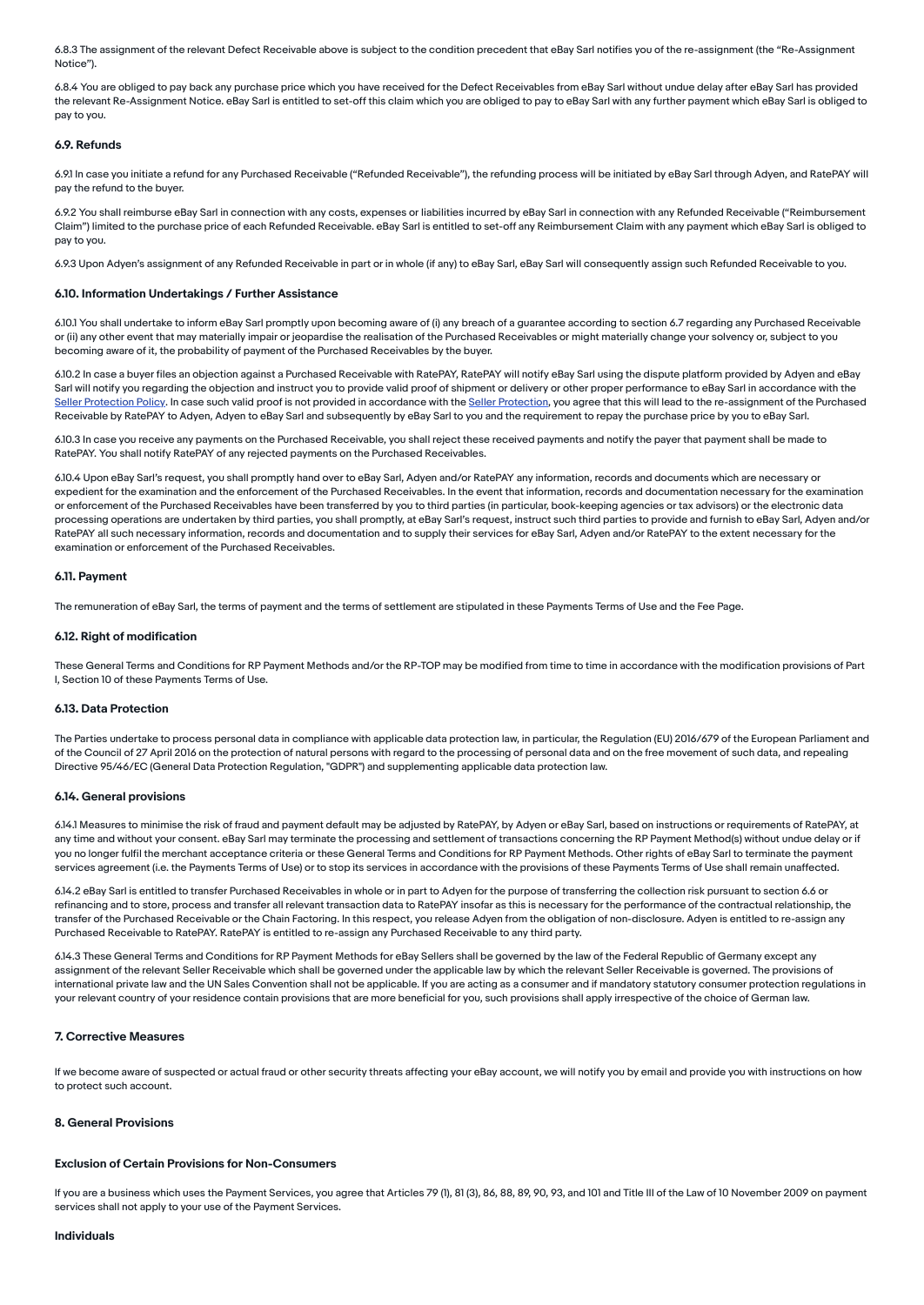If you are an individual acting in your own capacity and not on behalf of a business, you may not use the Payment Services to receive or transfer funds on behalf of another natural person or a legal entity.

#### **Complaints**

Any complaints about eBay Sarl or the services it provides should first be addressed to eBay Sarl. You agree that all responses from eBay Sarl relating to such complaints may be sent to you by email.

Should you not be satisfied with eBay Sarl's responses, you may also escalate your complaint to the CSSF ([www.cssf.lu](https://www.cssf.lu/)), which is the competent authority to receive out-of-court complaints by customers of payment service providers authorized in Luxembourg. For further information please refer to our [Complaints](https://www.ebay.co.uk/help/policies/member-behavior-policies/impressum?id=4714&st=2&pos=1&query=Impressum&intent=Impress#section4) Procedure.

If you reside in the United Kingdom, you may escalate your complaint to the Financial Ombudsman Services. For further information, please refer to the Financial Ombudsman website and the Financial [Ombudsman](https://www.financial-ombudsman.org.uk/) Services Standard Explanatory Leaflet.

#### Communication

We will communicate with you in the language(s) in which we provided these Payment Terms of Use to you. You agree that we may give you notice or other information by posting it in your eBay Account, emailing it to your registered email address, mailing it to your registered physical address, calling your phone number, or sending you mobile messages.

Legal notices to eBay Sarl (except for termination notices pursuant to Part I, Section 11) shall be served by mail to the following address: eBay S.à.r.l., 22-24 Boulevard Royal, L-2449 Luxembourg.

You may request a copy of any legally required disclosures (including these Payments Terms of Use) from us; we will then provide it to you in a format which allows you to store and reproduce the information (for example, by email) or, upon your request, on paper.

#### Governing Law and Jurisdiction

These Payments Terms of Use shall be governed by and construed in accordance with the laws of the Grand Duchy of Luxembourg. If you are acting as a consumer (rather than as a business) and if mandatory statutory consumer protection regulations in your country of residence contain provisions that are more beneficial for you, such provisions shall apply irrespective of the choice of Luxembourg law.

As a consumer, you may bring any judicial proceedings relating to the General Payments Terms and these Additional Payments Terms for Payment Services provided by eBay Sarl before the competent court of either your place of residence or eBay Sarl's place of business in Luxembourg. If eBay Sarl wishes to enforce any of its rights against you as a consumer, we may do so only in the courts of the jurisdiction in which you are a resident. If you are acting as a business seller, you agree to submit to the exclusive jurisdiction of the courts of the Grand Duchy of Luxembourg.

### <span id="page-14-0"></span>IV. ADDITIONAL TERMS FOR SERVICES PROVIDED BY ECCA

In addition to the General Payments Terms above, the following provisions apply with respect to Payment Services you receive from ECCA. Within this section, "we" or "us" refers to ECCA.

As between you and ECCA, these Payments Terms of Use incorporate by this reference the User [Agreement](https://www.ebay.ca/help/policies/member-behaviour-policies/user-agreement?id=4259). In the event of any conflict between the User Agreement and these Payments Terms of Use, these Payments Terms of Use will govern.

We may change, discontinue, enhance, or modify features of Managed Payments at any time.

### $(\overline{\times})$  Expand Part IV

#### 1. Receipt and Settlement of Funds

After a Managed Payments transaction occurs, you will receive a notification confirming such payment transaction. In certain instances, your transaction may be declined, frozen, or held for any reason including for suspected fraud, high risk or potential violation of any eBay or ECCA policies, or a policy of one of our third-party payments services providers.

If we are your Payout Entity, we will initiate settlement of proceeds received to your Linked Financial Account. Your transaction proceeds, other than those being held in accordance with these Payments Terms of Use, and subject to the estimated settlement times set forth in the next sentence, will be aggregated to a daily batch for settlement to you on a regular basis (for example, a single daily settlement for all transactions ready for disbursement to you that day), unless otherwise requested by you and agreed to by us. We anticipate that Managed Payments transactions proceeds will generally be settled in your Linked Financial Account approximately two to seven business days after the buyer's transaction, although actual settlement times may vary for individual transactions based on circumstances such as your bank's processing times. However, we may diverge from this procedure as needed for compliance or operational reasons. If we are unable to settle your proceeds, then, depending on the reason why we are unable to settle your proceeds, we may refund the buyer (e.g., in the event that we cannot process your information for technical reasons or you violate these Payments Terms of Use, etc.) or otherwise process these funds in accordance with applicable law or our policies.

#### 2. Authorization to Pay

The authorization to pay for Owed Amounts in accordance with Part I, Section 9 is an electronic pre-authorized debit agreement ("PAD Agreement") that you are entering into for business purposes to allow eBay to debit your designated bank account, and is subject to the rules of Payments Canada.

By completing registration for Managed Payments, you hereby authorize ECCA (or eBay on our behalf) and the financial institution that has issued your designated bank account (or any other financial institution you may authorize at any time) to debit your designated bank account monthly for recurring, variable payments (as invoiced) on your scheduled payment date and from time to time for any other Owed Amounts. You acknowledge that ECCA, or eBay on our behalf, may contact you for a separate authorization for any withdrawal that is not on a scheduled payment date.

ECCA, or our Affiliates on our behalf, will charge your account a CDN\$ 7.00 fee by way of a separate debit for each and every debit transaction authorized above that is unsuccessful or returned unpaid by your financial institution. We shall have no liability to you whatsoever caused by a dishonoured debit.

If you would like to cancel this PAD Agreement, you may do so at any time by contacting us. You may obtain further information on your right to cancel this PAD Agreement from your financial institution or by visiting www.cdnpay.ca. If you cancel this PAD Agreement without providing a new authorization, we may suspend or cancel your Payment Services and eBay may suspend or cancel your eBay Services.

You have certain recourse rights if any debit does not comply with this PAD Agreement. For example, you have the right to receive reimbursement for any debit that is not authorized or is not consistent with this PAD Agreement. You can revoke your payment authorization at any time, subject to thirty (30) days' prior notice. To obtain more information on your recourse rights, or for further information on your right to cancel this PAD Agreement and applicable forms, you may contact your financial institution or visit www.payments.ca.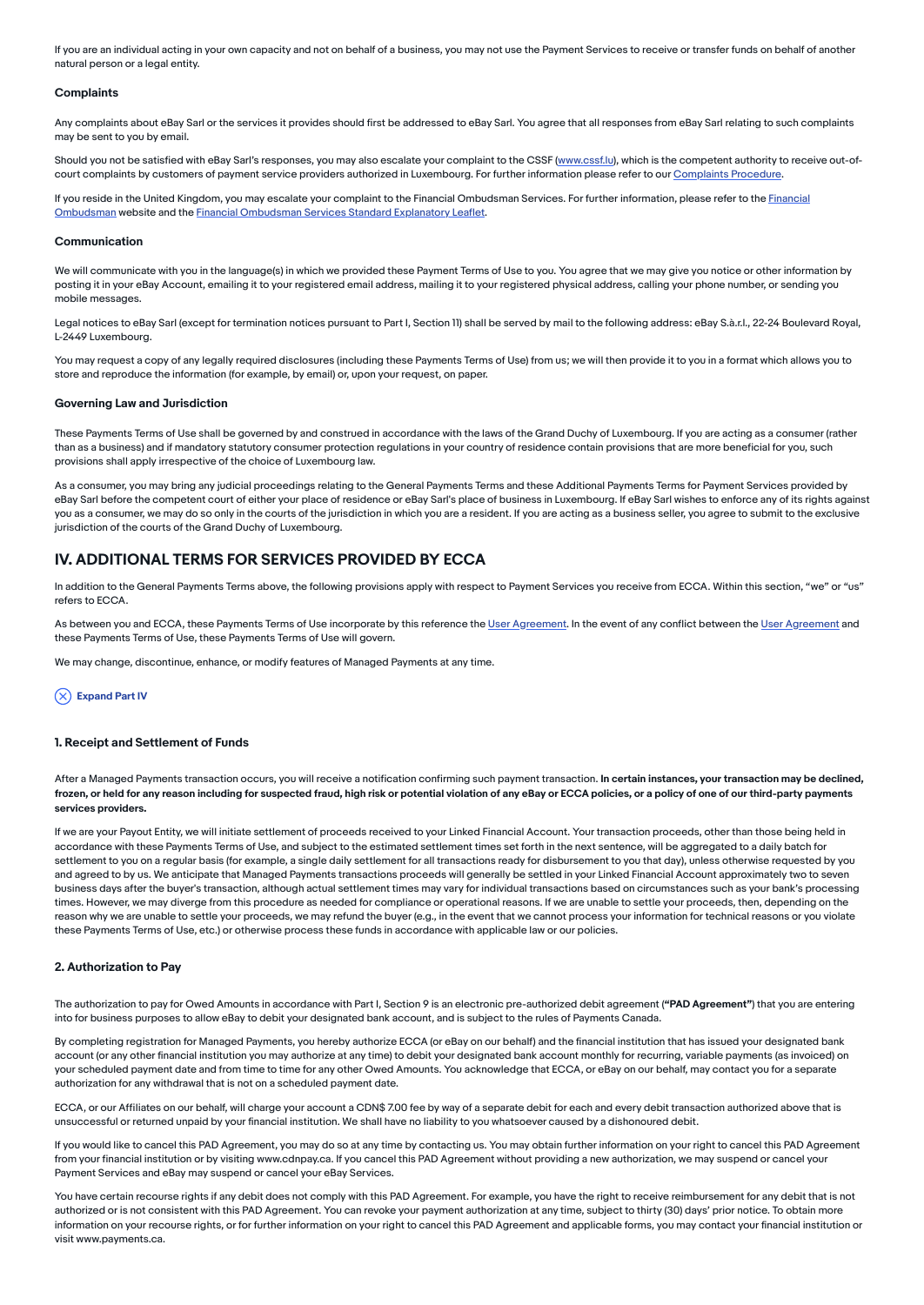### 3. Legal Disputes

### PLEASE READ THIS SECTION CAREFULLY. IT AFFECTS YOUR RIGHTS AND WILL HAVE A SUBSTANTIAL IMPACT ON HOW CLAIMS YOU AND EBAY HAVE AGAINST EACH OTHER ARE RESOLVED.

You and ECCA agree that any claim or dispute at law or equity that has arisen, or may arise, between you and ECCA (including any claim or dispute between you and a thirdparty agent of ECCA) that relates in any way to or arises out of this or previous versions of these Payments Terms of Use, your use of or access to the Payment Services, the actions of ECCA or its agents, will be resolved in accordance with the provisions set forth in this Legal Disputes Section.

- . Law and Forum for Disputes if you do not reside in Quebec These Payments Terms of Use and any dispute or claim you have against eBay shall be governed in all respects by the laws of the Province of Ontario and the federal laws of Canada applicable therein. Except as otherwise agreed by the parties or as described in the Arbitration Option paragraph below you agree to submit to the jurisdiction of the courts located in Toronto, Ontario for the resolution of and all claims or disputes you may have against ECCA.
- Law and Forum for Disputes if you reside in Quebec These Payments Terms of Use and any dispute or claim you have against ECCA shall be governed in all respects by the laws of the Province of Quebec and the federal laws of Canada applicable therein.
- . Arbitration Option For any dispute or claim (excluding claims for injunctive or other equitable relief) where the total amount of monetary relief sought is less than CDN\$15,000, the parties may elect to resolve the dispute in a cost-effective manner through binding arbitration. In the event that the parties agree to arbitration, such arbitration shall be conducted pursuant to the simplified arbitration procedure set out in the arbitration rules of the ADR Institute of Canada, in force at the time of the dispute. Unless the parties agree or the arbitrator determines otherwise, the arbitration shall not involve any personal appearance by the parties or witnesses and shall be conducted by telephone, online and/or be solely based on written submissions. Any judgement on the award rendered by the arbitrator may be entered in any court of competent jurisdiction.
- Improperly Filed Claims All claims you bring against ECCA must be resolved in accordance with this Resolution of Disputes section. All claims filed or brought contrary to the Resolution of Disputes section shall be considered improperly filed. Should you file a claim contrary to the Resolution of Disputes Section, ECCA may recover attorneys' fees and costs up to CDN\$1500, provided that eBay has notified you in writing of the improperly filed claim, and you have failed to promptly withdraw the claim. Except as stated otherwise, legal notices to ECCA shall be served on ECCA's national registered agent.

[Does not apply if you reside in Quebec] Any translation of these Payments Terms of Use and all related documents is done for our users' convenience and in the event of a dispute between the English and French version, the English version of these Payments Terms of Use and all related documents shall govern.

If you are a resident of the Province of Quebec, the following clause applies: The parties hereby confirm that they have requested that these Payments Terms of Use and all related documents be drafted in English. Les parties ont exigé que la présente convention et tous les documents afférents soient rédigés en langue anglaise.

## <span id="page-15-0"></span>V. ADDITIONAL TERMS FOR SERVICES PROVIDED BY ECA

In addition to the General Payments Terms above, the following provisions apply with respect to Payment Services you receive from ECA. Within this section, "we" or "us" refers to ECA.

As between you and ECA, these Payments Terms of Use incorporate by this reference the User [Agreement.](https://www.ebay.com.au/help/policies/member-behaviour-policies/user-agreement?id=4259) In the event of any conflict between the User [Agreement](https://www.ebay.com.au/help/policies/member-behaviour-policies/user-agreement?id=4259) and these Payments Terms of Use, these Payments Terms of Use will govern.

We may change, discontinue, enhance, or modify features of Managed Payments at any time. If ECA is your Payout Entity, we will notify you of any material changes or modifications to the features of Managed Payments through eBay messages (in My eBay) or directly to the email address linked to your account.

### $(\overline{\times})$  Expand Part V

#### 1. Receipt and Settlement of Funds

After a Managed Payments transaction occurs, you will receive a notification confirming such payment transaction. In certain instances, your transaction may be declined, frozen, or held for any reason including for suspected fraud or potential violation of any eBay or ECA policies, or a policy of one of our third-party payments service providers.

If we are your Payout Entity, we will initiate settlement of proceeds received to your Linked Financial Account. Your transaction proceeds, other than those being held in accordance with these Payments Terms of Use, and subject to the estimated settlement times set forth in the next sentence, will be aggregated to a daily batch for settlement to you to be paid out as agreed with you (for example, a single daily settlement for all transactions ready for disbursement to you that day). We anticipate that Managed Payments transaction proceeds will generally be settled to your Linked Financial Account approximately two to seven business days after the buyer's transaction, although actual settlement times may vary for individual transactions based on circumstances such as your bank's processing times. However, we may diverge from this procedure as needed for compliance or risk reasons. If we are unable to settle your proceeds, then, depending on the reason why we are unable to settle your proceeds, we may refund the buyer (e.g., in the event that we cannot process your information for technical reasons etc.) or otherwise process these funds in accordance with applicable law or our policies.

### 2. Unsuccessful Direct Debits

We will charge your account an AUD 8.00 fee by way of a separate debit for every debit transaction for an Owed Amount that is unsuccessful or returned unpaid by your financial institution. We shall have no liability to you whatsoever caused by a dishonoured debit.

### 3. Data Protection

The performance of services by us under these Payments Terms of Use entails the processing of your personal information and the personal information of third-party natural persons (such as your representatives or contact persons). We are required to collect some of this personal information to comply with applicable anti-money laundering and sanctions screening obligations. If we cannot collect all or some of this information, we may not be able to provide our Payment Services to you. We disclose personal information to third-party payment service providers. These providers may be located outside Australia. Please refer to the User [Privacy](https://www.ebay.com.au/help/policies/member-behaviour-policies/user-privacy-notice-privacy-policy?id=4260) Notice for further information on the processing of personal information and how individuals may seek to access or correct their personal information or make a privacy complaint.

### 4. Legal Disputes

If a dispute arises between you and ECA, our goal is to provide you with a neutral and cost-effective means of resolving the dispute quickly. We strongly encourage you to first [contact](https://www.ebay.com.au/help/policies/member-behaviour-policies/user-agreement?id=4259#24) us to seek a resolution. If your dispute is not resolved by contacting Customer Service, all legal notices and formal disputes should be sent to ECA's registered agent in accordance with the "Notices" section below. We will consider reasonable requests to resolve the dispute through alternative dispute resolution procedures, such as mediation or arbitration, as alternatives to litigation.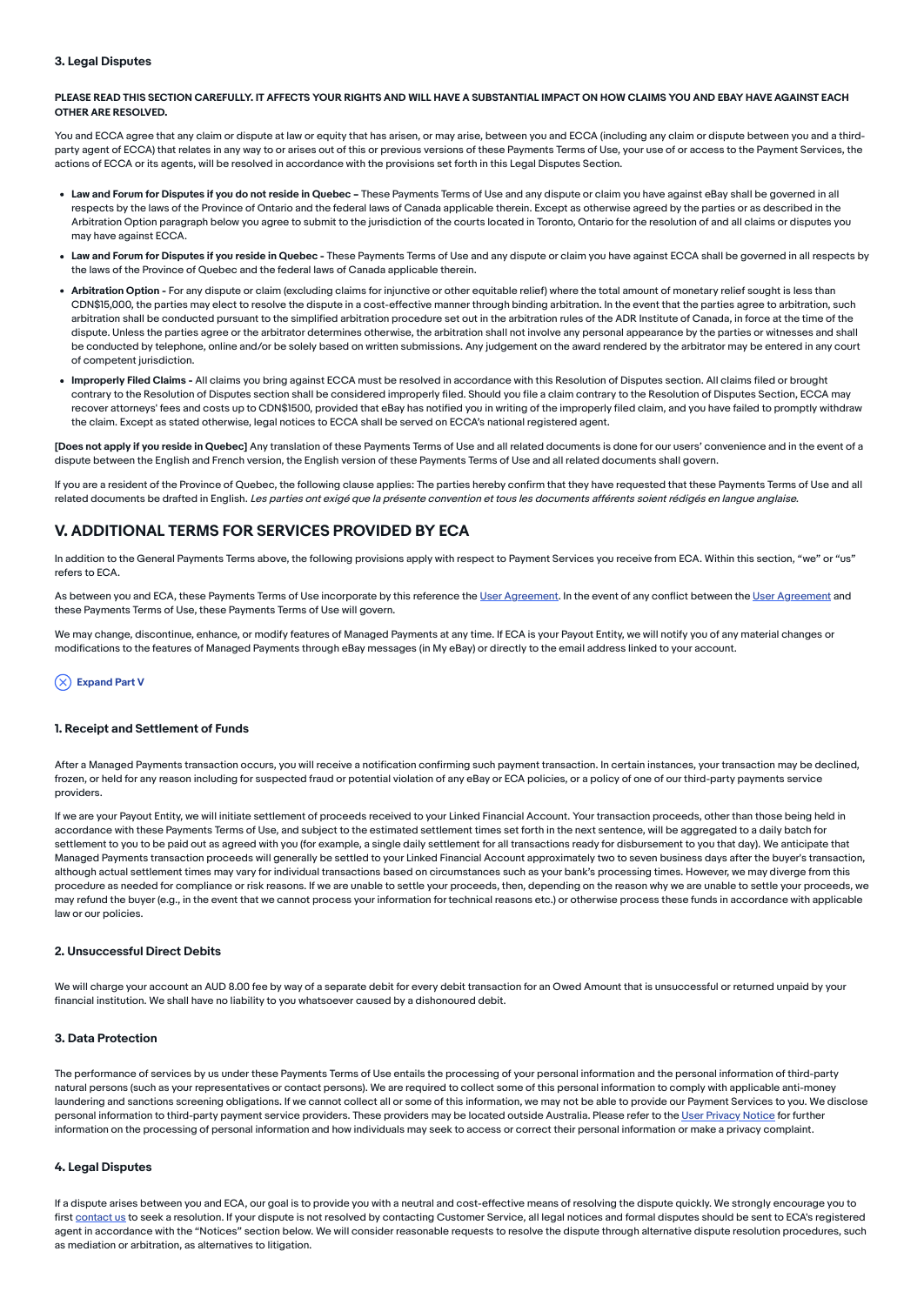#### Law and Forum for Legal Disputes

These Payments Terms of Use will be governed in all respects by the laws of New South Wales. We encourage you to try and resolve disputes using certified mediation (such as online dispute resolution processes). If a dispute cannot be resolved then you and ECA irrevocably submit to the non-exclusive jurisdiction of the courts of New South Wales, Australia.

#### Notices

Legal notices must be served on ECA's registered agent (in ECA's case) or to the email address you provide to eBay during the registration process (in your case). Notice will be deemed given 24 hours after email is sent, unless the sending party is notified that the email address is invalid or that the email has not been delivered. Alternatively, we may give you legal notice by mail to the address provided by you during the registration process. In such case, notice will be deemed given three days after the date of mailing.

Any notices to ECA's registered agent must be given by registered ordinary post (or if posted to or from a place outside Australia, by registered airmail) or by facsimile transmission to eBay Commerce Australia Pty Ltd c/o Corrs Chambers Westgarth, 8-12 Chifley Square, Sydney NSW 2000, Fax: (01) 9210 6611.

### <span id="page-16-0"></span>VI. ADDITIONAL TERMS FOR SERVICES PROVIDED BY ECUK

In addition to the General Payments Terms above, the following provisions apply with respect to Payment Services you receive from ECUK. Within this section, "we" or "us" refers to ECUK.

As between you and ECUK, these Payments Terms of Use incorporate by this reference the provisions of the User [Agreement](https://www.ebay.co.uk/help/policies/member-behaviour-policies/user-agreement?id=4259) to the extent applicable to this agreement. In the event of any conflict between the User [Agreement](https://www.ebay.co.uk/help/policies/member-behaviour-policies/user-agreement?id=4259) and these Payments Terms of Use, these Payments Terms of Use will govern.

#### $(\overline{\times})$  Expand Part VI

#### 1. Payment Service; Disabling Payment Methods

You authorize ECUK to acquire and settle payments that it receives on your behalf. When you sell an item on eBay, you are deemed to be a payee, with ECUK acting as your payment service provider. In a refund, chargeback, or similar scenario, you may also be deemed to be a payer, again with ECUK acting as your payment service provider.

The acceptance of a buyer's payment instrument (for example, their Visa card), once it has been authorized for payment, satisfies the buyer's payment obligation to you, regardless of whether we actually settle such payment to you. In the event that we do not make any such payment to you as described in these Payments Terms of Use, you will have recourse against us only and not against the buyer. To the extent permissible under the rules of any third-party or governmental body with jurisdiction over us, you agree that we are not liable for your acts and omissions and you understand that we disclaim any such liability.

We may disable specific payment method(s) available to buyers for all or some of your listings if we reasonably believe the use of such payment methods for your transactions will increase regulatory, financial, or other risk to us. For example, if you would like to offer a high-priced item with a new eBay account, we may disable such payment methods where the amount is credited with a time delay after the transaction (e.g. direct debit or payment upon invoice). In assessing the risk, we consider relevant factors such as your sales history, service status, eBay account history, risks associated with certain item categories, transaction value, and number and monetary amounts of eBay Buyer Protection cases. We will re-enable the affected payment method(s) for your listings once the risk no longer exists.

#### 2. Execution of Payment Transactions

When you, as a payee, use Managed Payments, the payment transactions will be executed in accordance with the payment schemes rules and procedures, or as otherwise agreed.

#### Required Information

Your payer (for example, the buyer of an item you sell on eBay) must ensure we are provided with the data required for us to execute the payment transaction. If we do not have sufficient data to execute such transaction, we reserve the right to ask your payer's payment service provider for the required information.

We require the following information for the execution of a payment transaction:

- Your name
- Your eBay username,
- The buyer's name (where applicable).
- The buyer's eBay username, and any other data about the buyer which the buyer's payment service provider or we may require (where applicable),
- The currency of the payment transaction (if possible, in abbreviated form),
- The amount of the payment transaction, and
- The beneficiary's payment details.

To the extent reasonably possible, we will automatically utilize the information stored in our systems. Where the required information provided by you or your payer is not fully available or is inaccurate, we will not bear any liability for any damage, delay, or other consequence from the non-execution or defective execution of the relevant payment transaction.

### Receipt of Payment Orders

A payment order will be deemed to have been received by us if:

- Carried out by means of a payment card, then in accordance with the card schemes rules; or
- Received by our available electronic communication channels, then on the business day when it is actually received by us.

If the payment order is not received on a business day, it will be deemed to be received on the next business day. "Business days" in this Part III of these Payments Terms of Use shall mean the days on which banks in London are open for regular business.

You may not revoke a payment order after we have received it. However, if we have agreed that a payment order will be executed on a certain future date, the business day prior to this future date will be the latest you can revoke the payment order.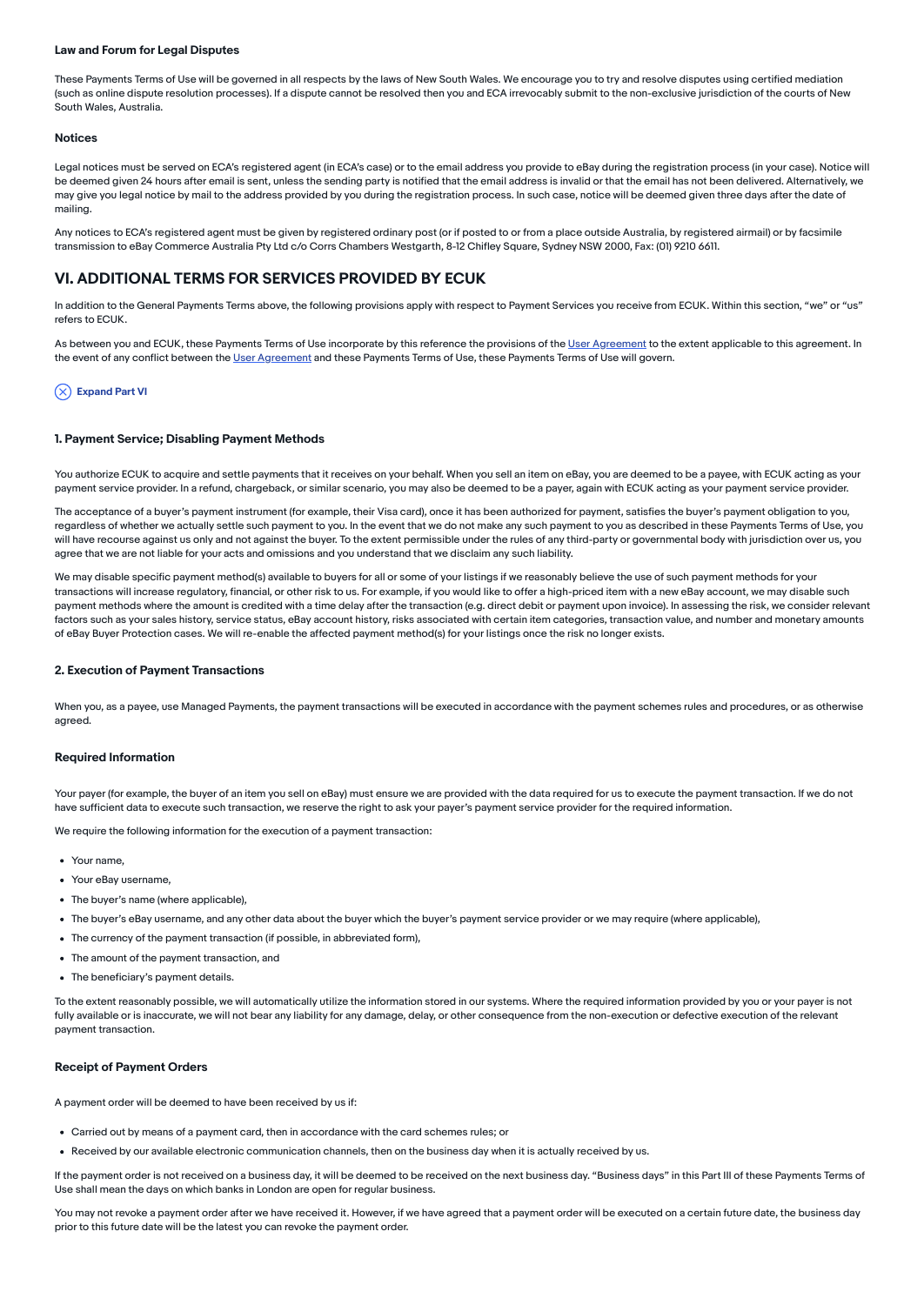### Refusal of Payment Orders

We reserve the right to refuse the execution of a payment order when:

- The payment order information contains factual errors and/or is incomplete;
- You have not satisfied your obligations under these Payments Terms of Use or any other agreement between you and us;
- There are doubts about the validity of the instruction, or the identity or authority of the person giving the payment order; or
- The payment order, if executed, would lead to a breach of the applicable rules, laws, or regulations.

We may charge a reasonable fee for such a refusal.

You acknowledge that when executing a payment transaction, we may have to disclose information mentioned above and your legal address to your buyer's payment service provider and, where relevant, also to intermediaries involved in the execution of the payment transaction. You expressly accept and instruct us to disclose such data.

Where you are the payer, the execution of the transaction may depend on us having received the respective amount from you prior to the execution.

#### 3. Settlement of Funds; Shipping Labels

If we are your Payout Entity, we will initiate settlement of proceeds received to your Linked Financial Account. Your transaction proceeds, other than those being held in accordance with these Payments Terms of Use, and subject to the estimated settlement times set forth in the next sentence, will be aggregated to a daily batch for settlement to you to be paid out as agreed with you (for example, a single daily settlement for all transactions ready for disbursement to you that day). We anticipate that the disbursement of Managed Payments transactions proceeds to your Linked Financial Account will be initiated approximately one to two business days after the buyer's order, although actual settlement times may vary for individual transactions depending on the buyer's payment method, and when the payments transaction is received by us. We may diverge from this procedure as needed for compliance or risk reasons. If we are unable to settle your proceeds, then, depending on the reason why we are unable to settle your proceeds, we may refund the buyer (e.g., in the event that we cannot process your information due to technical reasons etc.) or otherwise process these funds in accordance with applicable law or our policies.

We will provide you with monthly statements of your transactions free of charge, which can be accessed in the [Seller](https://www.ebay.co.uk/help/selling/selling-tools/seller-hub?id=4095&st=3&pos=1&query=Seller%20Hub) Hub.

If buyers purchase a return shipping label at their own expense on the eBay website, eBay may automatically deduct the label costs from the refund amount a buyer receives from you. If this occurs, you agree (as a debtor to the buyer for the refund) to be delegated as a debtor to the shipping carrier for the label costs, and authorize us to use the relevant part of the refund amount to pay the shipping carrier on your behalf. You will not bear any additional shipping costs in this event.

#### 4. Liability for Unauthorized Payment Transactions

You will be fully liable for all losses relating to an unauthorized payment transaction if you acted fraudulently with respect to such a payment transaction, or if you failed to fulfill one or more of the obligations under this agreement (such as keeping your credentials safe or notifying us without undue delay) with intent or gross negligence.

#### 5. Our Liability

We will refund you in full and are liable for losses directly and reasonably foreseeably incurred by an incorrectly or non-executed payment transaction, provided that you have informed us of such transaction without undue delay after becoming aware of the defect and in no event later than thirteen (13) months after the transaction was executed, unless we failed to make information about the transaction available to you.

#### 6. Corrective Measures

If we become aware of suspected or actual fraud or other security threats affecting your eBay account, we will notify you by email and provide you with instructions on how to protect such account.

#### 7. General Provisions

#### Exclusion of Certain Provisions for Non-Consumers

If you are using these payment services of managed payments as a business, you agree that Articles 54 (1), 55 (3), 60, 62, 63, 64, 67, 75, 76 and Part 5 of the Payment Services Regulations 2009 shall not apply to your use of the Payment Services.

#### Individuals

If you are an individual acting in your own capacity and not on behalf of a business, you may not use the Payment Services to receive or transfer funds on behalf of another natural person or a legal entity.

#### **Complaints**

Any complaints about ECUK or the services it provides should first be addressed to ECUK. You agree that all responses from ECUK relating to such complaints may be sent to you by email.

Should you not be satisfied with ECUK's answer, you may also escalate your complaint to the FCA ([www.fca.org.uk](http://127.0.0.1:5500/html00/payment/2.0/www.fca.org.uk)), which is the competent authority to receive out-of-court complaints by customers of payment service providers authorized in the UK. For further information please refer to our [Complaints](https://www.ebay.co.uk/help/policies/member-behavior-policies/impressum?id=4714&st=2&pos=1&query=Impressum&intent=Impress#section4) Procedure.

If you reside in the United Kingdom, you may escalate your complaint to the Financial Ombudsman Services. For further information, please refer to the Financial Ombudsman website and the Financial [Ombudsman](https://www.financial-ombudsman.org.uk/) Services Standard Explanatory Leaflet.

#### Communication